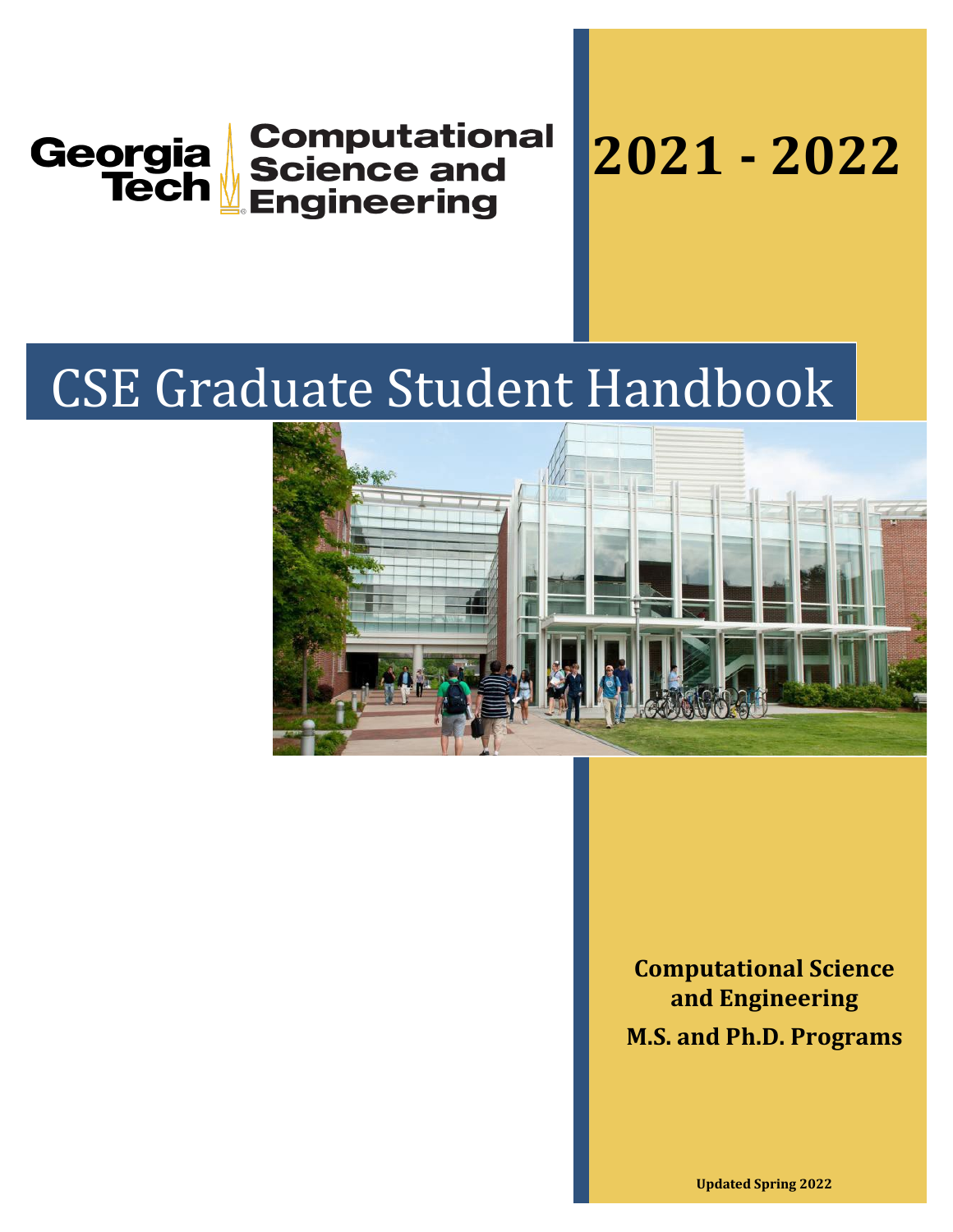#### **W E L C O M E!**

**Fall, 2021**

**TO:** New Graduate Students

#### **FROM:** Elizabeth M. Cherry

Director of the CSE Graduate Programs

This handbook is your guide to the Computational Science and Engineering (CSE) Graduate Programs at Georgia Tech. The CSE Programs include the Master of Science degree program (CSE M.S.) and the Doctor of Philosophy degree program (CSE Ph.D.).

We have prepared this handbook for currently enrolled students, but prospective students should also find it helpful.

If you have questions about any of the material in this handbook, please email [cse-advisor@cc.gatech.edu,](mailto:cse-advisor@cc.gatech.edud) drop by to see Ms. Nirvana Edwards, the CSE Academic Program Coordinator, in CODA S1375A, or consult the Home Unit Coordinators section of this handbook to find the right person for your questions or comments.

On behalf of the entire CSE Graduate Programs faculty, staff, and students, we are pleased that you have joined the CSE family and wish you success in your graduate studies.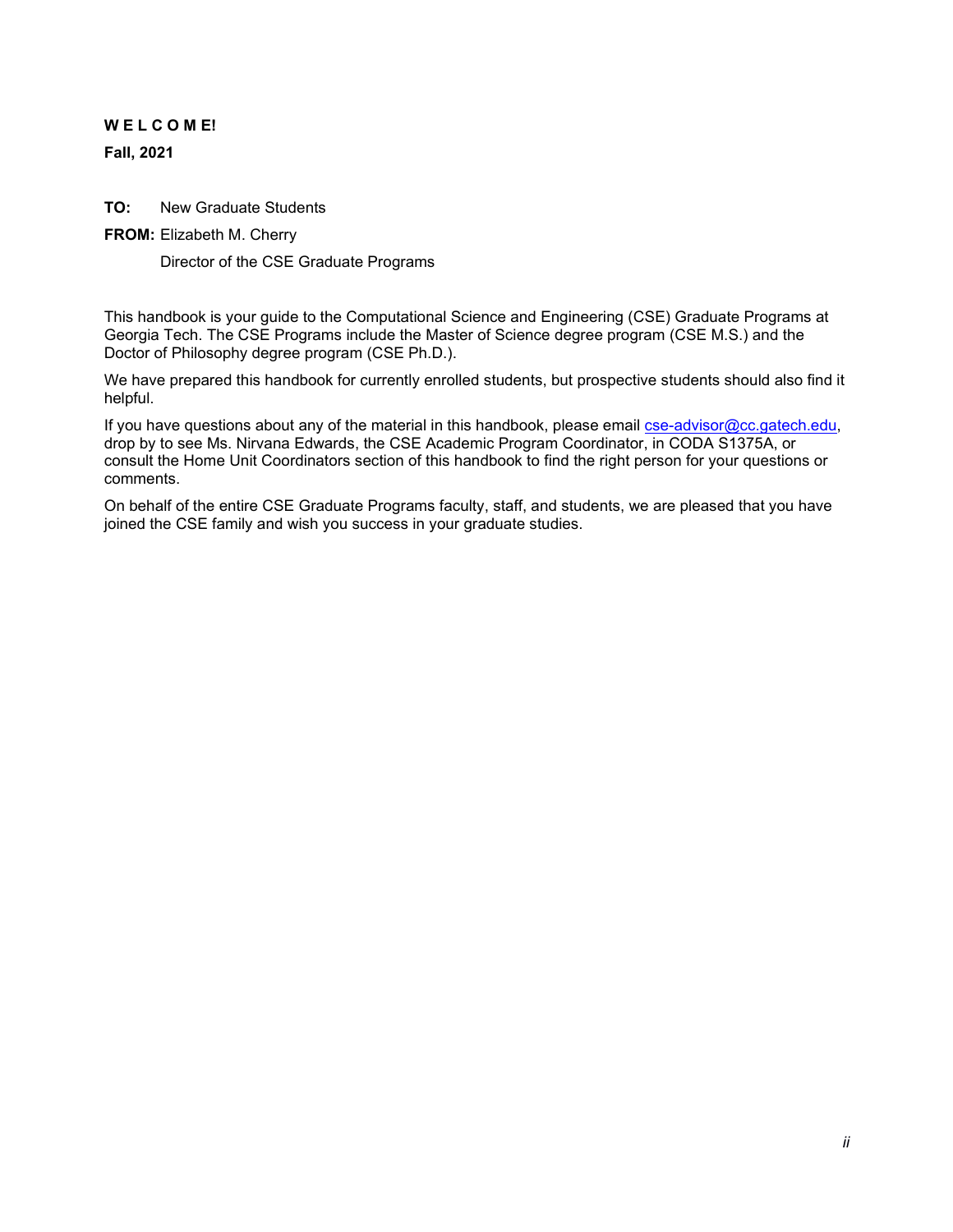#### **TABLE OF CONTENTS**  $\mathbf 1$

| 1              |      |                                                                                     |  |  |  |
|----------------|------|-------------------------------------------------------------------------------------|--|--|--|
| $\overline{2}$ |      |                                                                                     |  |  |  |
| 3              |      |                                                                                     |  |  |  |
| 4              |      |                                                                                     |  |  |  |
| 5              |      |                                                                                     |  |  |  |
| 6              |      |                                                                                     |  |  |  |
| 7              |      |                                                                                     |  |  |  |
|                | 7.1  |                                                                                     |  |  |  |
|                | 7.2  |                                                                                     |  |  |  |
|                | 7.3  |                                                                                     |  |  |  |
|                | 7.4  |                                                                                     |  |  |  |
|                | 7.5  |                                                                                     |  |  |  |
|                | 7.6  |                                                                                     |  |  |  |
|                | 7.7  |                                                                                     |  |  |  |
|                | 7.8  |                                                                                     |  |  |  |
|                | 7.9  |                                                                                     |  |  |  |
|                | 7.10 |                                                                                     |  |  |  |
|                | 7.11 |                                                                                     |  |  |  |
|                | 7.12 |                                                                                     |  |  |  |
| 8              |      |                                                                                     |  |  |  |
|                | 8.1  |                                                                                     |  |  |  |
|                | 8.2  | Computation and Application Specialization - Home Unit Minor (12 Semester Hours) 15 |  |  |  |
|                | 8.3  |                                                                                     |  |  |  |
|                | 8.4  |                                                                                     |  |  |  |
|                | 8.5  |                                                                                     |  |  |  |
|                | 8.6  |                                                                                     |  |  |  |
|                | 8.7  |                                                                                     |  |  |  |
| 9              |      | DOCTOR OF PHILOSOPHY (PH.D.) DEGREE PROGRAM REQUIREMENTS  18                        |  |  |  |
|                | 9.1  |                                                                                     |  |  |  |
|                | 9.2  |                                                                                     |  |  |  |
|                | 9.3  |                                                                                     |  |  |  |
|                | 9.4  |                                                                                     |  |  |  |
|                | 9.5  |                                                                                     |  |  |  |
|                | 9.6  |                                                                                     |  |  |  |
|                | 9.7  |                                                                                     |  |  |  |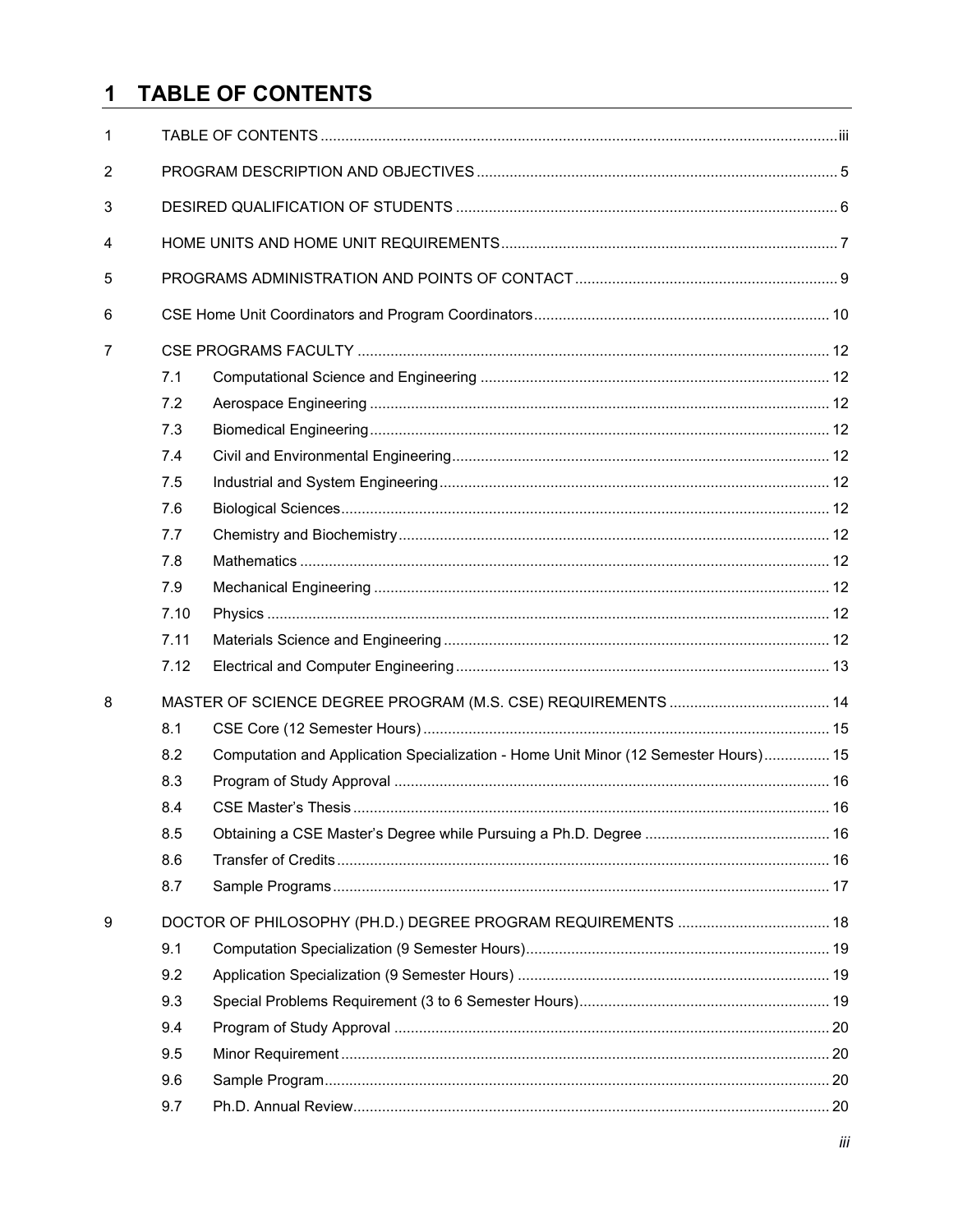|     | 9.8  |       |  |  |
|-----|------|-------|--|--|
| 9.9 |      |       |  |  |
|     |      | 9.9.1 |  |  |
|     |      | 9.9.2 |  |  |
|     |      | 9.9.3 |  |  |
|     |      | 9.9.4 |  |  |
|     |      | 9.9.5 |  |  |
|     |      | 9.9.6 |  |  |
|     | 9.10 |       |  |  |
|     | 9.11 |       |  |  |
|     | 9.12 |       |  |  |
|     | 9.13 |       |  |  |
| 10  |      |       |  |  |
| 11  |      |       |  |  |
| 12  |      |       |  |  |
|     | 12.1 |       |  |  |
|     | 12.2 |       |  |  |
|     | 12.3 |       |  |  |
|     | 12.4 |       |  |  |
|     | 12.5 |       |  |  |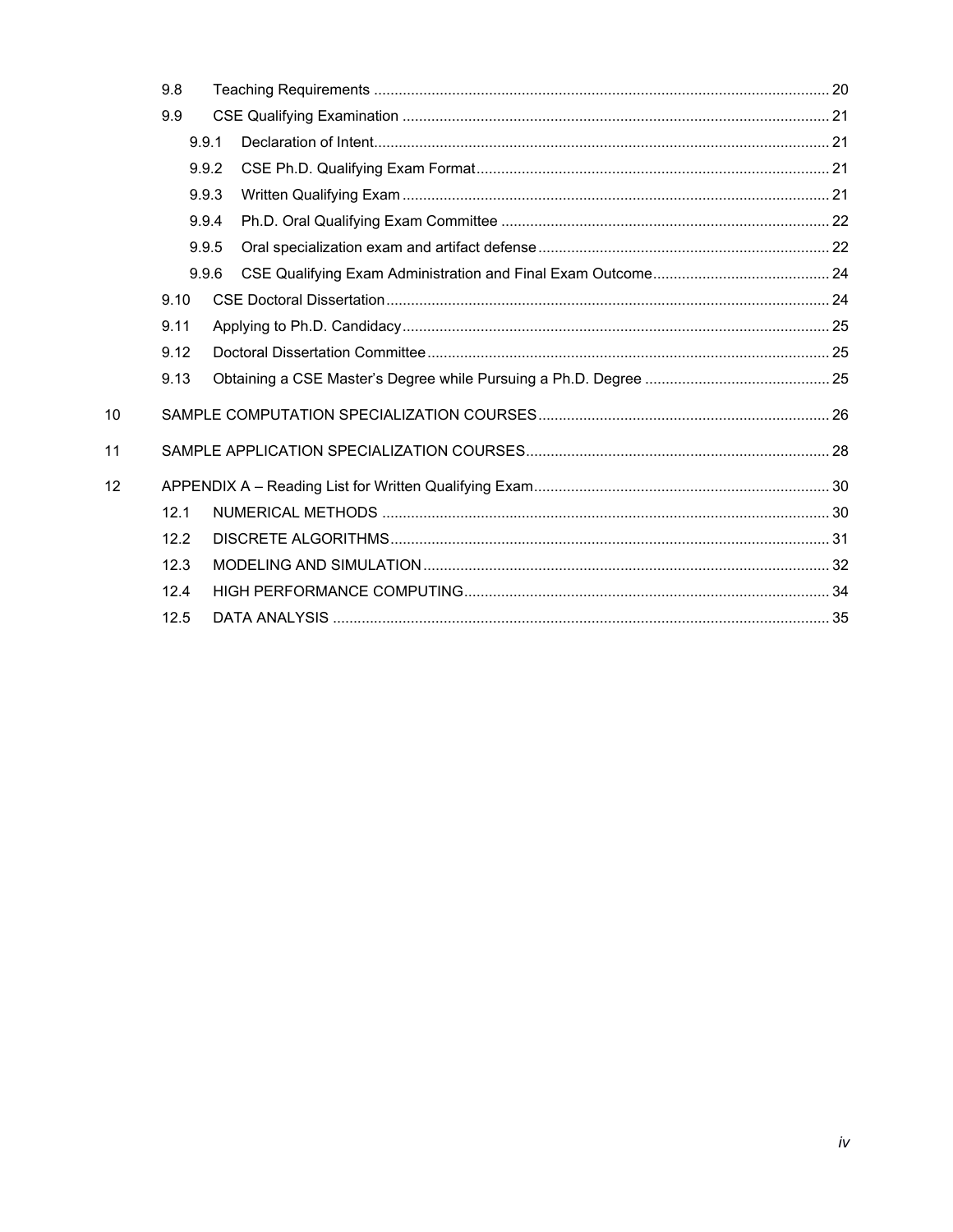## **2 PROGRAM DESCRIPTION AND OBJECTIVES**

Computational science and engineering (CSE) is the systematic study of computer-based models of natural phenomena and engineered systems. Students, researchers, and practitioners of CSE master domainindependent ideas that cut across computer science, applied mathematics, statistical data analysis and data mining, and the science and engineering disciplines. They use these ideas to solve problems having great societal impact, such as how to grow cities sustainably; how to design power-efficient buildings and aircraft; how to discover new materials with specific properties; or how to create novel biomedical devices, effective drugs, and efficient health care delivery systems; to name just a few.

The goal of the CSE Graduate Programs ("CSE Programs") at Georgia Tech is to help you master the unique body of knowledge and professional practices that constitute CSE by working in multidisciplinary teams of faculty and students who have a deep common interest in computational and data-driven models.

More specifically, the CSE programs aim to help you

- master and advance the state of knowledge and/or practice in the computational science and engineering discipline;
- integrate and apply principles from mathematics, science, engineering, and computing to innovate, create computational models, and apply them to solve real-world problems;
- work in multidisciplinary teams of individuals whose primary background is in computing, mathematics, and/or particular science or engineering domain; and
- become leaders in industry, government (e.g., national laboratories), and academia, both in terms of knowledge and computational (e.g., software development) skills.

Toward this end, the CSE programs curriculum engages you in a variety of activities designed to achieve the following educational goals. You will

- develop a solid understanding of fundamental principles across a range of core areas in the computational science and engineering discipline;
- develop a deep understanding and set of skills and expertise in a specific computational specialization of the computational science and engineering discipline;
- be able to apply and integrate the knowledge and skills you have developed and demonstrate your expertise and proficiency in an application area of practical importance; and
- be able to engage in multidisciplinary activities by being able to communicate complex ideas in their area of expertise to individuals in other fields. You will also be able to understand complex ideas and concepts from other disciplines and incorporate these concepts into your own work.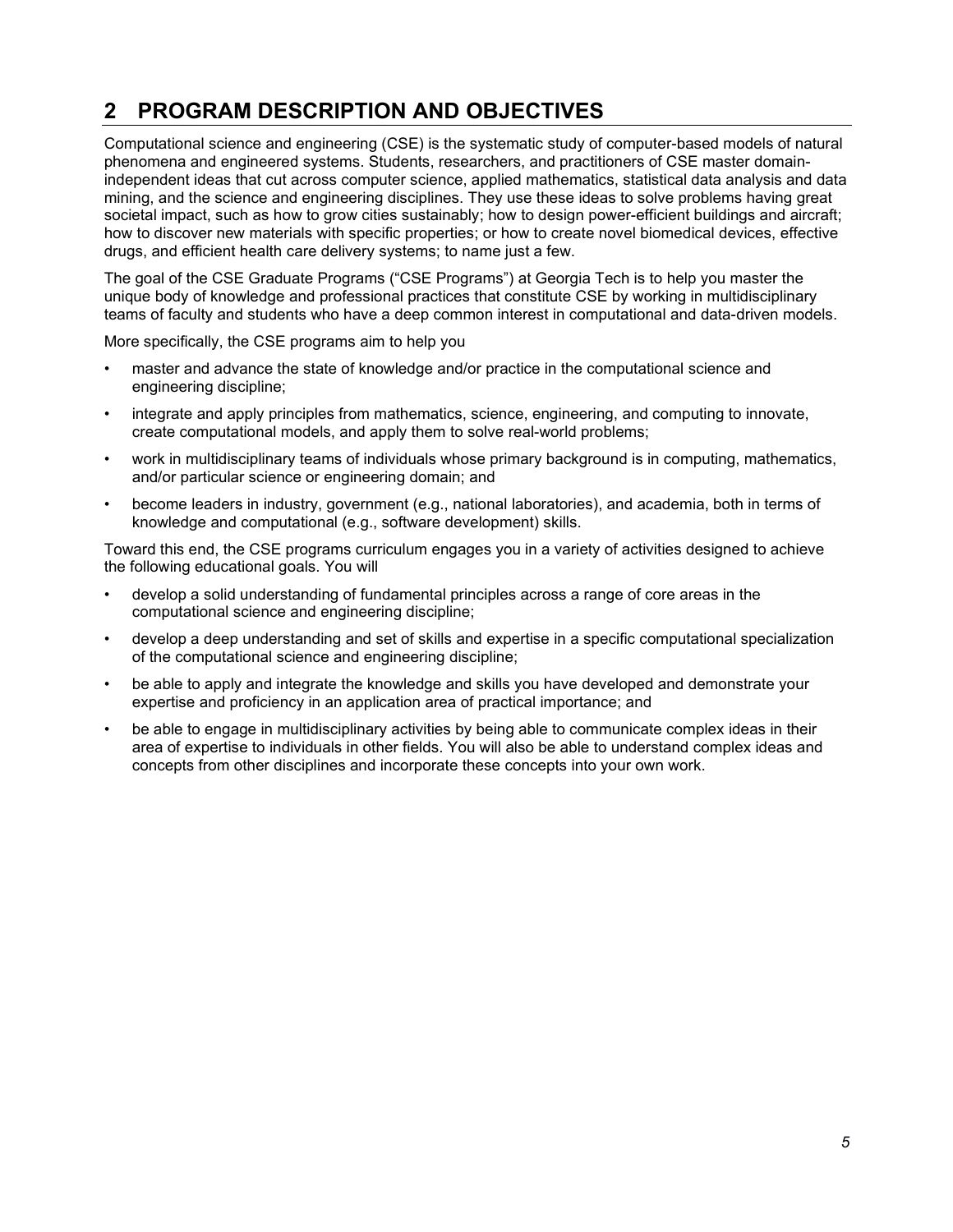## 3 **DESIRED QUALIFICATION OF STUDENTS**

Students admitted to the program must be able to demonstrate the following competencies:

- An undergraduate level understanding of concepts from computer science, applied mathematics, statistics, a physical science (e.g., physics, chemistry, or biology), and/or engineering. Typically, a student demonstrates such understanding by a bachelor's degree in one of these subject areas. However, a student with a different background may also apply. The admissions process examines all aspects of the applicant's background, including all work and other academic experience.
- Computing skills in algorithms, data structures, and programming in a language such as C or FORTRAN is required. At a minimum, this requirement is an introductory computer science course or equivalent experience. However, at least two semester courses are strongly recommended, and the more algorithms and programming experience, the better.
- Undergraduate mathematics in calculus is required. Undergraduate course work in areas such as mathematical analysis, numerical differential equations, linear algebra, discrete mathematics, and probability and statistics are also highly recommended, and may be required for certain programs of study selected by the student.
- Students missing one or more of these competencies may still apply. However, they will be expected to fill any gaps in their background by, for instance, completing preparatory coursework upon joining the program.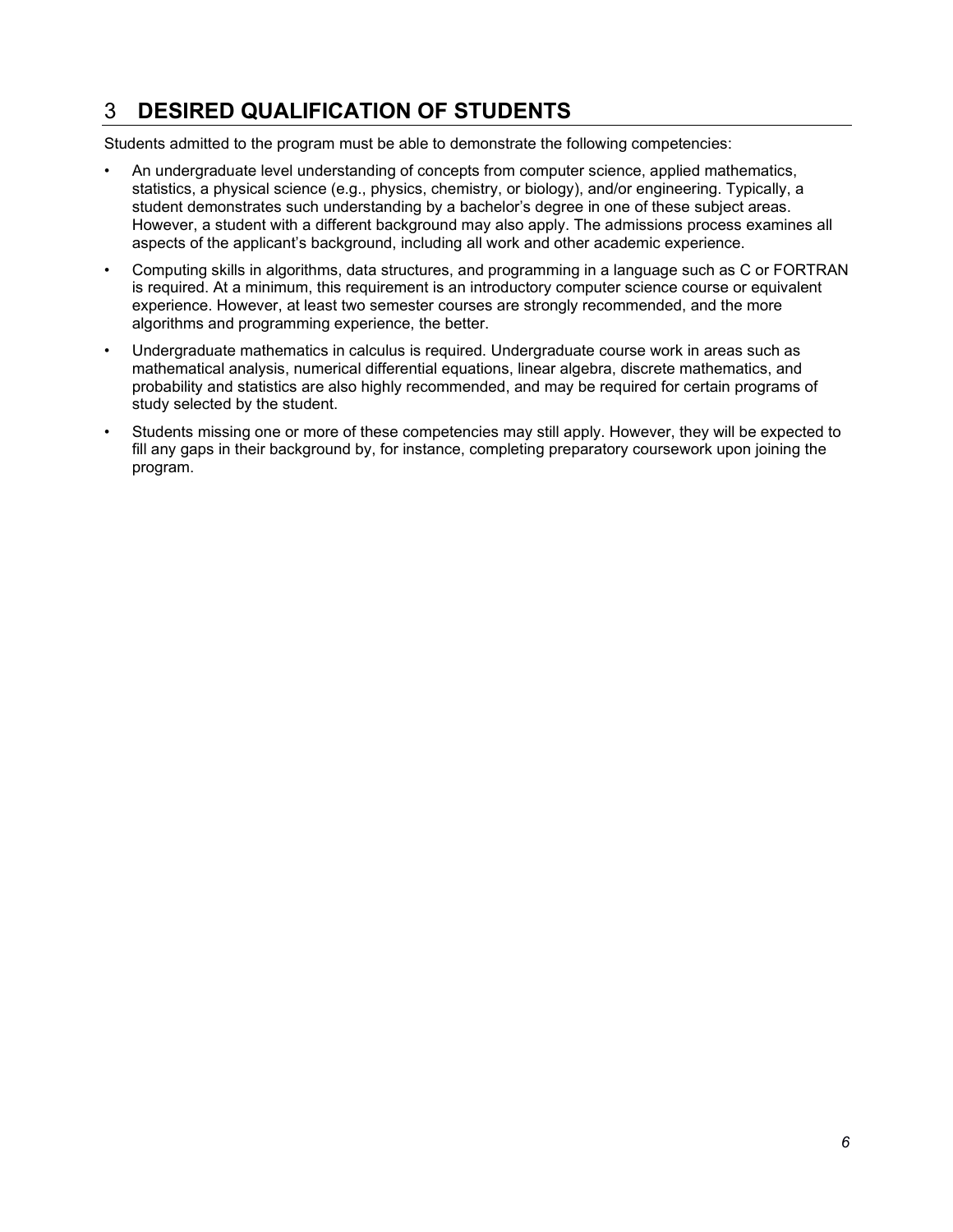## **4 HOME UNITS AND HOME UNIT REQUIREMENTS**

As a student in a CSE Program, you must choose a *home unit*. A home unit is an academic unit (Department, Division, or School) at Georgia Tech that has agreed to formally participate in the CSE programs. Each home unit designates a *Home Unit Coordinator and a Program Coordinator*. The home unit coordinator is a faculty member with overall responsibilities for CSE programs activities as they pertain to that home unit. The program coordinator represents that home unit in administrative activities that pertain to the program as a whole.

You and the home unit must mutually agree to your home unit affiliation. An initial home unit is determined during either the admissions process or in the process of transferring to a CSE program from another academic program at Georgia Tech. Once admitted, you may change to a new home unit if that unit agrees.

Each academic unit determines the rules for allocation of space and financial assistance (e.g., teaching and research assistantships) for students homed in that unit. If you are a Ph.D. student, your dissertation advisor should have an appointment in your home unit, in addition to being a member of the CSE programs faculty.

Of course, you are welcome to explore research opportunities with faculty in other units beyond your home unit. If a faculty member in another home unit becomes your advisor, you would normally change your home unit accordingly.

Regardless of your home unit, you must fulfill the degree requirements specified in this document to complete your program. Some home units have additional degree requirements, as summarized below. Be sure that you understand and satisfy these requirements as well. Requirements apply to both M.S. and Ph.D. program unless noted otherwise.

- *School of Aerospace Engineering*.
	- $\div$  No additional degree requirements are specified.
- *School of Biological Sciences*.
	- o No additional degree requirements are specified.
- *Coulter Department of Biomedical Engineering (BME)*.
	- $\circ$  Students must take application specialization courses from the BME department, as approved by the BME home unit coordinator.
	- $\circ$  At least three of the five of the Ph.D. dissertation committee members must be CSE Program faculty or faculty members from the home unit.
	- $\circ$  Ph.D. students must participate in the BME teaching practicum program, serve as a teaching assistant in BME courses for two semesters, and participate in the BME seminar course for their first two academic years in residence.
- *School of Chemistry and Biochemistry*.
	- $\circ$  Students must take application specialization courses from the School of Chemistry and Biochemistry as approved by the school's home unit coordinator. Students should enroll in at least one course offered by the school during each semester when the student serves as a teaching assistant for the school.
	- $\circ$  At least three of the five of the Ph.D. dissertation committee members must be CSE Program faculty or faculty members from the home unit.
	- $\circ$  Beyond the second semester, the student's principal research advisor must be a member of the School of Chemistry and Biochemistry faculty to be eligible to serve as a teaching assistant in that school.
- *School of Civil and Environmental Engineering (CEE)*.
	- o Students must complete a 12-hr specialization in CEE.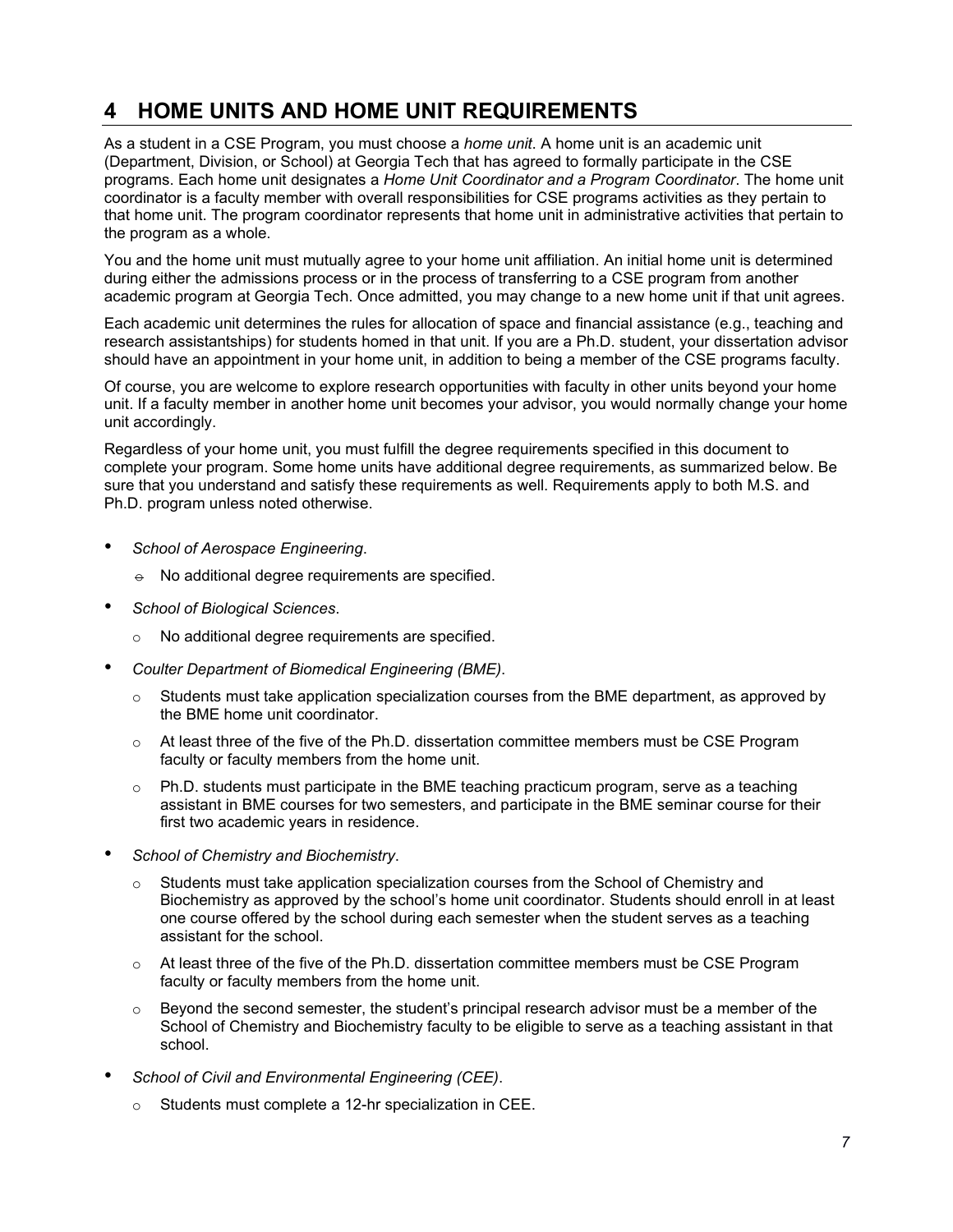- *School of Computational Science and Engineering.*
	- o Ph.D. students must fulfill a two–semester teaching apprenticeship.
- *School of Industrial and Systems Engineering*.
	- o No additional degree requirements are specified.
- *School of Mathematics*.
	- $\circ$  Ph.D. students must take at least 9 hours having the MATH course designations which are not cross-listed with another department.
	- $\circ$  For Ph.D. minor requirement, (in addition to CSE 9.6 Minor Requirement) these classes should be 6000-level or higher, but not including 8900. These classes should be a cohesive group that best complements the students research and career goal and must be passed with a grade of B or better.
	- $\circ$  Ph.D. student's Oral exam format is different (see section on CSE Qualifying Examination).
	- $\circ$  At least one individual of the Ph.D. dissertation committee must be faculty member from the school of Mathematics.
- *The George W. Woodruff School of Mechanical Engineering (ME)*.
	- Students must take application specialization courses from the Woodruff School of ME as approved by the ME home unit coordinator.
	- $\circ$  At least three of the five of the Ph.D. dissertation committee members must be CSE Program faculty or faculty members from the home unit.
	- $\circ$  Ph.D. students must complete the ME teaching practicum (see section on Teaching Requirements) and fulfill the seminar requirement (see [http://www.me.gatech.edu/graduate/phd/seminars\)](http://www.me.gatech.edu/graduate/phd/seminars).
- *School of Physics*.
	- $\circ$  Students must take application specialization courses from the School of Physics, as approved by the school's home unit coordinator.
	- At least three of the five of the Ph.D. dissertation committee members must be CSE Program faculty or faculty members from the home unit.
- *School of Materials Science and Engineering (MSE)*.
	- $\circ$  Students must take application specialization courses from the School of MSE, as approved by the school's home unit coordinator.
	- $\circ$  At least three of the five of the Ph.D. dissertation committee members must be CSE Program faculty or faculty members from the home unit.
- *School of Electrical and Computer Engineering (ECE)*.
	- $\circ$  Students must take application specialization courses from the School of ECE, as approved by the school's home unit coordinator.
	- o At least three of the five of the Ph.D. dissertation committee members must be CSE Program faculty or faculty members from the home unit.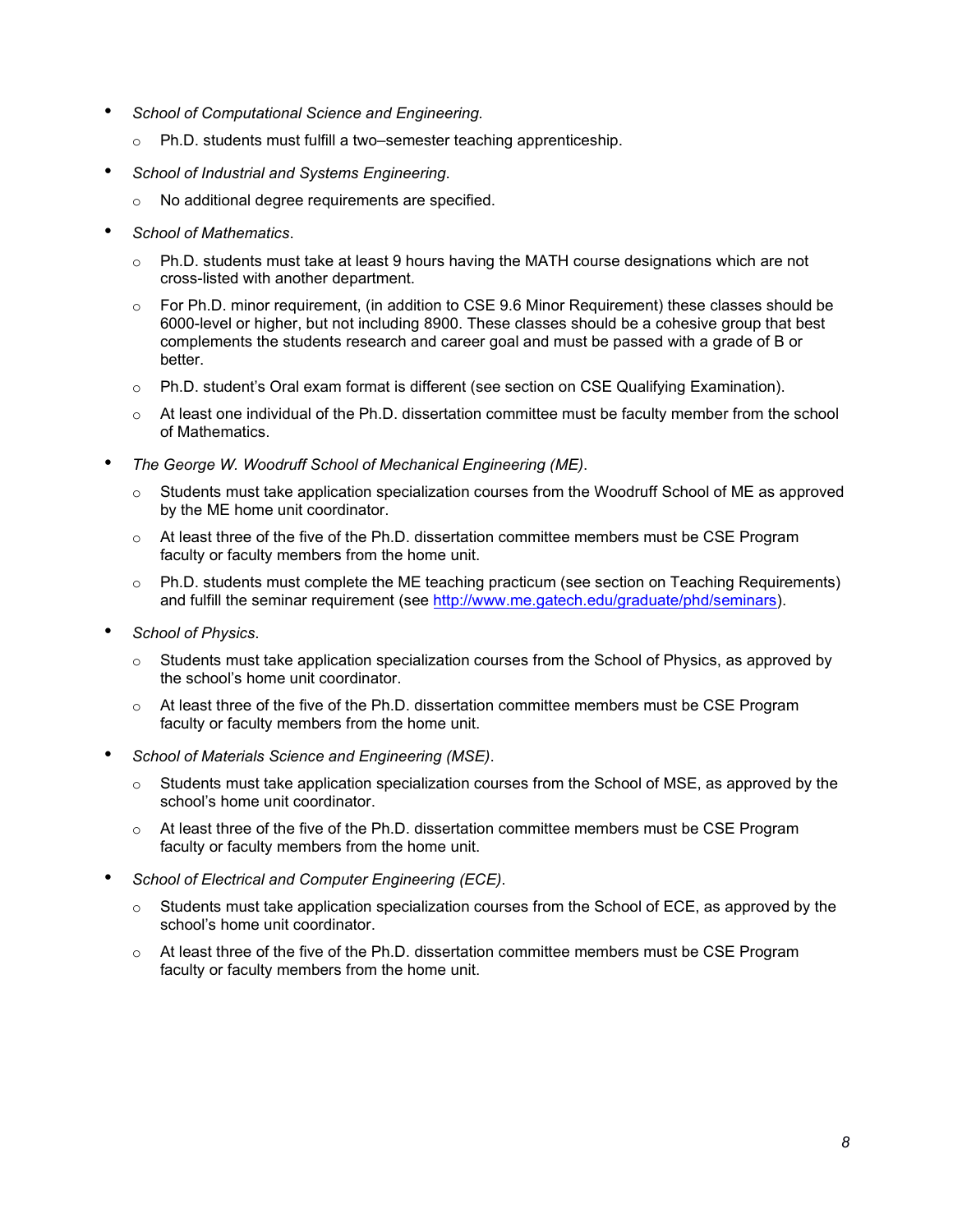## 5 **PROGRAMS ADMINISTRATION AND POINTS OF CONTACT**

The CSE Graduate Programs Office administers the programs, in conjunction with administrative personnel from each of the participating units. It coordinates the various program activities and provides a single "interface" to the programs both from outside Georgia Tech as well as within Tech (e.g., the registrar's office). The *CSE programs director* is a faculty member who has overall responsibility for management and administration.

In addition, each participating unit designates a *Home Unit Coordinator and a Program Coordinator*. The home unit coordinator is a faculty member with overall responsibilities for CSE programs activities as they pertain to that home unit. The program coordinator represents that home unit in administrative activities that pertain to the program as a whole.

You should first consult with your home unit coordinator for advice and recommendations concerning your program, and consult with the CSE programs director as needed.

#### **CSE Programs Director**

**Elizabeth M. Cherry** Associate Professor School of Computational Science and Engineering Website: [http://cc.gatech.edu/~echerry](http://cc.gatech.edu/%7Eecherry) Office: CODA S1319 Phone: (404) 894-3889 Email: [elizabeth.cherry@gatech.edu](mailto:umit@gatech.edu)



#### **CSE Programs Coordinator**

**Ms. Nirvana Edwards** CSE Academic Program Coordinator Office: CODA S1375A Phone: (404) 385–5662 Email: [nirvana.edwards@cc.gatech.edu](mailto:nirvana.edwards@cc.gatech.edu)

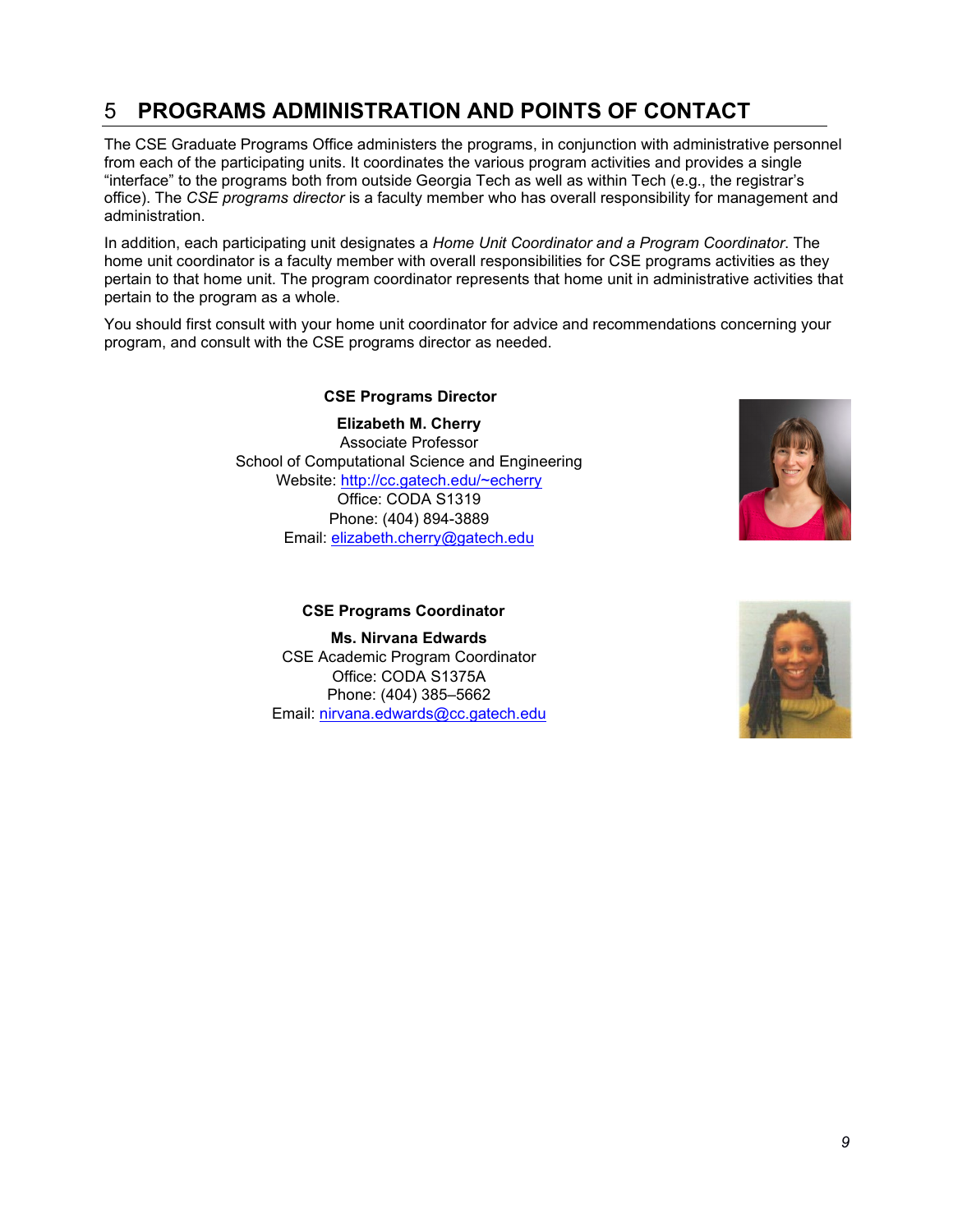## **6 CSE Home Unit Coordinators and Program Coordinators**

| <b>Home Unit Coordinators</b>                                                                                                                                                                                                                                  | <b>Program Coordinators</b>                                                                                                                     |  |
|----------------------------------------------------------------------------------------------------------------------------------------------------------------------------------------------------------------------------------------------------------------|-------------------------------------------------------------------------------------------------------------------------------------------------|--|
| <b>Aerospace Engineering</b><br>Dr. Dimitri Mavris<br>Professor<br>Website:<br>https://www.ae.gatech.edu/people/dimitri-mayris<br>Weber 301A<br>Office:<br>Phone:<br>(404) 894-1557<br>dimitri.mavris@aerospace.gatech.edu<br>Email:                           | Brittany Y. Hodges, Academic Program Manager<br>Office: Montgomery Knight 301C<br>Phone: (404) 894-3433<br>brittany.hodges@aerospace.gatech.edu |  |
| <b>Biological Sciences</b><br>Dr. King Jordan<br>Professor<br>Website:<br>http://biosci.gatech.edu/people/king-jordan<br>Office:<br>EBB-2109<br>Phone:<br>(404) 385-2224<br>Email:<br>king.jordan@biology.gatech.edu                                           | Lisa D. Redding, Academic Program Coordinator II<br>lisa.redding@biosci.gatech.edu                                                              |  |
| <b>Biomedical Engineering</b><br>Dr. May D. Wang<br>Professor<br>Website:<br>http://miblab.bme.gatech.edu/<br>4106 U.A. Whitaker Biomedical Engineering Building<br>Office:<br>Phone:<br>(404) 385-2954<br>Email:<br>maywang@gatech.edu                        | Mitchell Everett, AcademicProgram Manager<br>mitchell.everett@bme.gatech.edu                                                                    |  |
| <b>Chemistry and Biochemistry</b><br>Dr. C. David Sherrill<br>Professor<br>Website:<br>http://vergil.chemistry.gatech.edu/index.html<br>2100N Molecular Science and Engineering<br>Office:<br>(404) 894-4037<br>Phone:<br>sherrill@gatech.edu<br>Email:        | Dr. Kenyetta Johnson, Director, Graduate Studies<br>kenyetta.johnson@chemistry.gatech.edu                                                       |  |
| <b>Civil and Environmental Engineering</b><br>Dr. John E. Taylor<br>Professor<br>Website:<br>http://ce.gatech.edu/john-e-taylor<br>Mason 4140C<br>Office:<br>(404) 894-8021<br>Phone:<br>jet@ce.gatech.edu<br>Email:                                           | Danielle Ramirez, Graduate Programs Manager<br>danielle.ramirez@ce.gatech.edu                                                                   |  |
| <b>Computational Science and Engineering</b><br>Dr. Elizabeth M. Cherry<br>Associate Professor<br>Website:<br>http://cc.gatech.edu/~echerry<br>Office:<br><b>Coda S1319</b><br>Phone:<br>(404) 894-3889<br>Email:<br>elizabeth.cherry@gatech.edu               | Nirvana Edwards, CSE Academic Program Coordinator<br>nirvana.edwards@cc.gatech.edu                                                              |  |
| <b>Electrical and Computer Engineering</b><br>Dr. Doug Yoder<br>Associate Professor<br>website:<br>http://yoder.ece.gatech.edu/<br>Office:<br>Bunger-Henry 219<br>(404) 385-2652<br>Phone:<br>doug.yoder@gatech.edu<br>Email:                                  |                                                                                                                                                 |  |
| <b>Industrial and Systems Engineering</b><br>Dr. Christos Alexopoulos<br>Professor<br>Website:<br>http://www2.isye.gatech.edu/people/faculty/Christos/<br>Office:<br>429 Groseclose Building<br>(404) 894-2361<br>Phone:<br>christos@isye.gatech.edu<br>Email: | Amanda Ford, Graduate Programs Manager<br>amanda.ford@isye.gatech.edu                                                                           |  |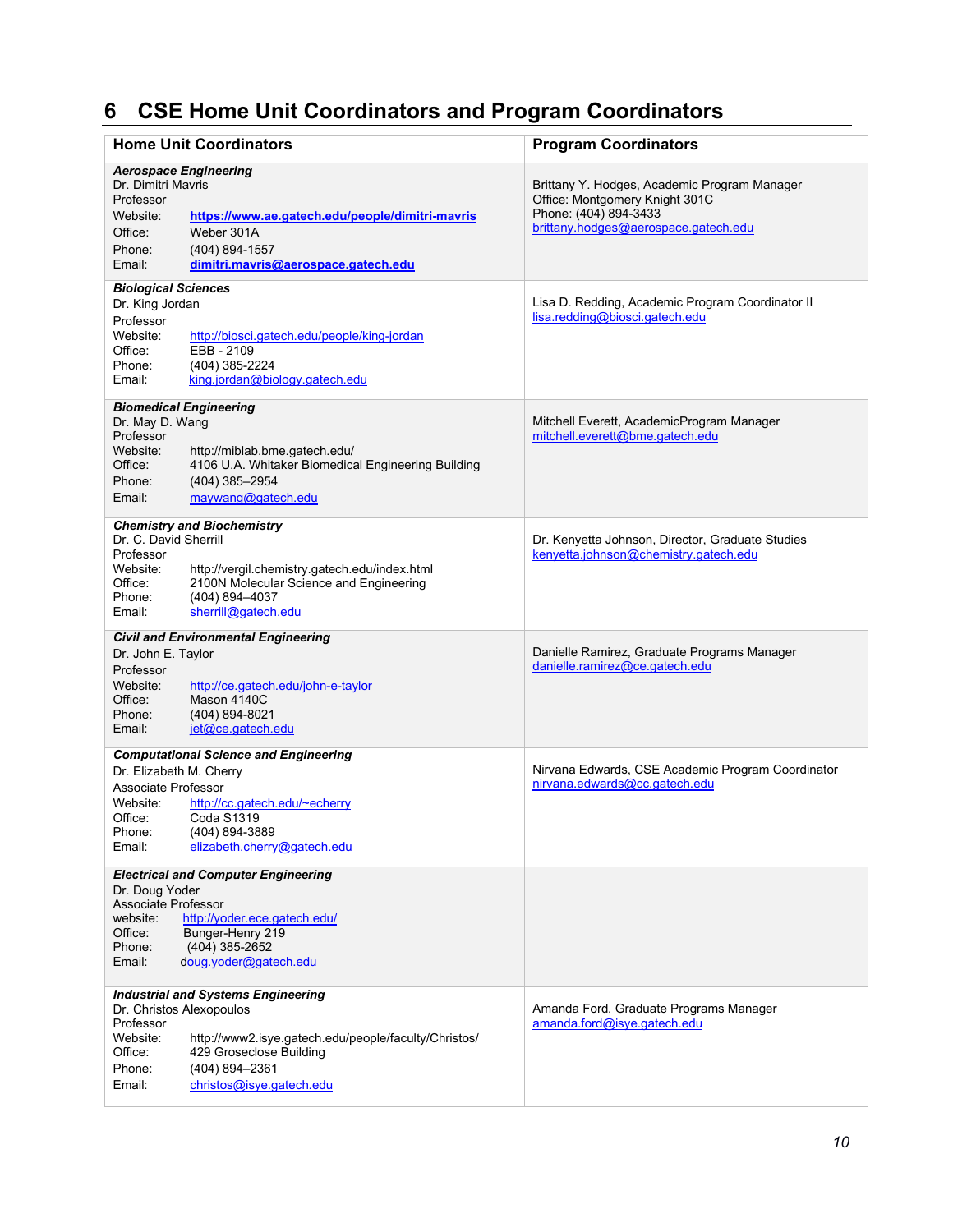| <b>Mathematics</b>                                 |                                              |                                                        |  |
|----------------------------------------------------|----------------------------------------------|--------------------------------------------------------|--|
| Dr. Sung Ha Kang                                   |                                              | Dr. Chris Jankowski, Director of Graduate Advising and |  |
| Professor                                          |                                              | Assessment                                             |  |
| website:                                           | http://people.math.gatech.edu/~kang/         | ciankowski3@gatech.edu                                 |  |
| Office:                                            | Skiles 247                                   | Malcolm Emerson, Graduate Academic Program             |  |
| Phone:                                             | 404-385-7678                                 | Coordinator                                            |  |
| Email:                                             | kang@math.gatech.edu                         | memerson9@math.gatech.edu                              |  |
|                                                    |                                              |                                                        |  |
|                                                    |                                              |                                                        |  |
|                                                    | <b>Mechanical Engineering</b>                |                                                        |  |
| Dr. Surya Kalidindi                                |                                              | Glenda Johnson, Academic Advisor Manager               |  |
| Professor                                          |                                              | Phone: (404) 385-0586                                  |  |
| website:                                           | http://me.gatech.edu/faculty/kalidindi       | Email: glenda.johnson@me.gatech.edu                    |  |
| Office:                                            | Bunger Henry Room 192                        |                                                        |  |
| Phone:                                             | (404)385-2810                                |                                                        |  |
| Email:                                             | surya.kalidindi@me.gatech.edu                |                                                        |  |
|                                                    | <b>Materials Science and Engineering</b>     |                                                        |  |
| Dr. Rampi Ramprasad                                |                                              | Dracy Blackwell, Academic Advisor Manager              |  |
| Professor                                          |                                              | Phone: 404-894-8414                                    |  |
| website:                                           | http://ramprasad.mse.gatech.edu/             | Email: dracy.blackwell@mse.gatech.edu                  |  |
| Office:                                            | Love 366                                     |                                                        |  |
| Phone:                                             | 404-385-2471                                 |                                                        |  |
| Email:                                             | rampi.ramprasad@mse.gatech.edu               |                                                        |  |
| <b>Physics</b>                                     |                                              |                                                        |  |
| Dr. David Ballantyne                               |                                              | Gary Longstreet, Academic Program Manager              |  |
| Professor and Associate Chair for Graduate Studies |                                              | Phone: (404) 894-7073                                  |  |
| website:                                           | http://physics.gatech.edu/academics/graduate | Email: longstreet@gatech.edu                           |  |
| Office:                                            | Howey W107                                   |                                                        |  |
| Phone:                                             | (404)385-5628                                |                                                        |  |
| Email:                                             | david.ballantyne@physics.gatech.edu          |                                                        |  |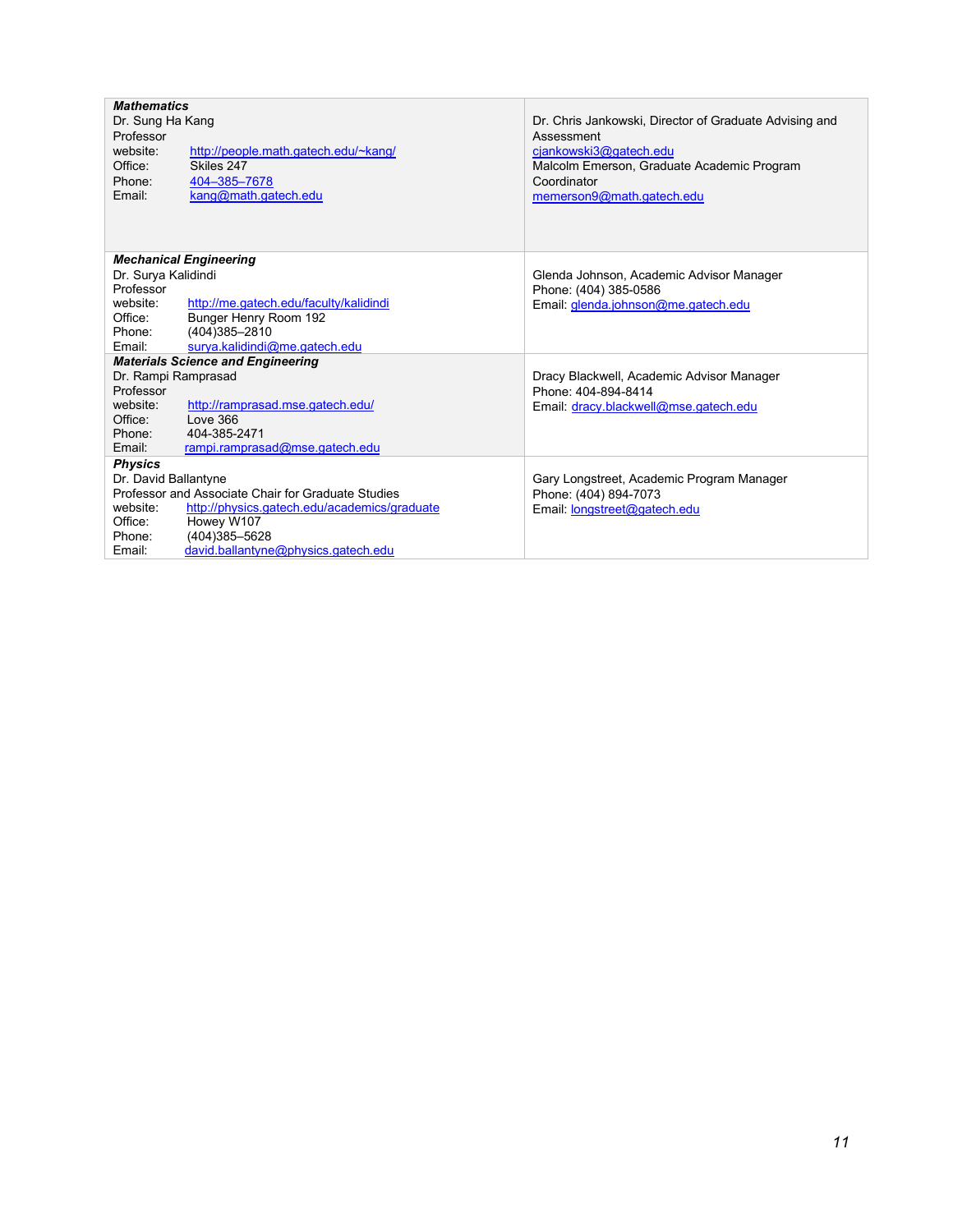## **7 CSE PROGRAMS FACULTY**

#### **7.1 Computational Science and Engineering**

Srinivas Aluru, Mark Borodovsky, Spencer Bryngelson, Ümit V. Çatalyürek, Polo Chau, Elizabeth Cherry, Edmond Chow, Felix Herrmann, Nabil Imam, Tobin Isaac, Surya Kalidindi, Srijan Kumar, Yunan Luo, Haesun Park (Chair), B. Aditya Prakash, Florian Schaefer, David Sherrill, Rich Vuduc, Anqi Wu, Chao Zhang, Xiuwei Zhang

#### **7.2 Aerospace Engineering**

PK Yeung, Suresh Menon, Sathya Hanagud, Marilyn J. Smith, Lakshmi Sankar, Karen Feigh, Dimitri Mavris, Graeme Kennedy, Vigor Yang, Eric Feron, Joseph Oefelein, Evangelos Theodorou, Stephen Ruffin, Massimo Ruzzene

#### **7.3 Biomedical Engineering**

Mark Borodovsky, Melissa Kemp, Cassie S. Mitchell, Peng Qiu, Eberhard Voit, May Dongmei Wang, Ajit Yoganathan

#### **7.4 Civil and Environmental Engineering**

Nelson C. Baker, James David Frost, Aris Georgakakos, Emilly Grubert, Michael Hunter, Jorge Laval, Jian Luo, Rafi Muhanna, James Mulholland, Glaucio Paulino, Phil Roberts, Armistead G. Russell, Yi-Chang James Tsai, John Taylor, Don White

#### **7.5 Industrial and System Engineering**

Christos Alexopoulos, Dave Goldsman, Seong–Hee Kim, Sigrun Andradottir, Martin Savelsbergh, Craig Tovey, George Nemhauser, Arkadi Nemirovski, Brani Vidakovic, Yao Xie, Tuo Zhao

#### **7.6 Biological Sciences**

Mark Borodovsky, King Jordan, Joshua Weitz

#### **7.7 Chemistry and Biochemistry**

Marcus Cicerone, Joshua Kretchmer, Jesse McDaniel, David Sherrill

#### **7.8 Mathematics**

Greg Blekherman, Leonid Bunimovich, Hannah Choi, Luca Dieci, Guillermo Goldsztein, Christine Heitsch, Christian Houdre, Sung Ha Kang, Vladimir Koltchinskii, Rachel Kuske, Lew Lefton, Anton Leykin, Wing Li, Wenjing Liao, Yingjie Liu, Galyna Livshyts, Rafael De La Llave, Doron Lubinsky, Cheng Mao, John McCuan, Martin Short, Molei Tao, Mayya Zhilova, Haomin Zhou

#### **7.9 Mechanical Engineering**

Alexander Alexeev, Seung-Kyum Choi, Nazanin Bassiri-Gharb, Chaitanya Deo, Itzhak Green, Jianxin Jiao, Surya Kalidindi, Satish Kumar, David McDowell, Julien Meaud, Tianye Niu, Christopher Saldana, Yan Wang, Shuman Xia, Ye Zhao.

#### **7.10 Physics**

Tamara Bogdanovic, Laura Cadonati, Flavio Fenton, Daniel Goldman, Roman Grigoriev, Harold Kim, Sabetta Matsumoto, Kurt Wiesenfeld, John Wise.

#### **7.11 Materials Science and Engineering**

Hamid Garmestani**,** Karl Jacob, Seung Soon Jang, Mo Li, David McDowell**,** Chris Muhlstein**,** Rampi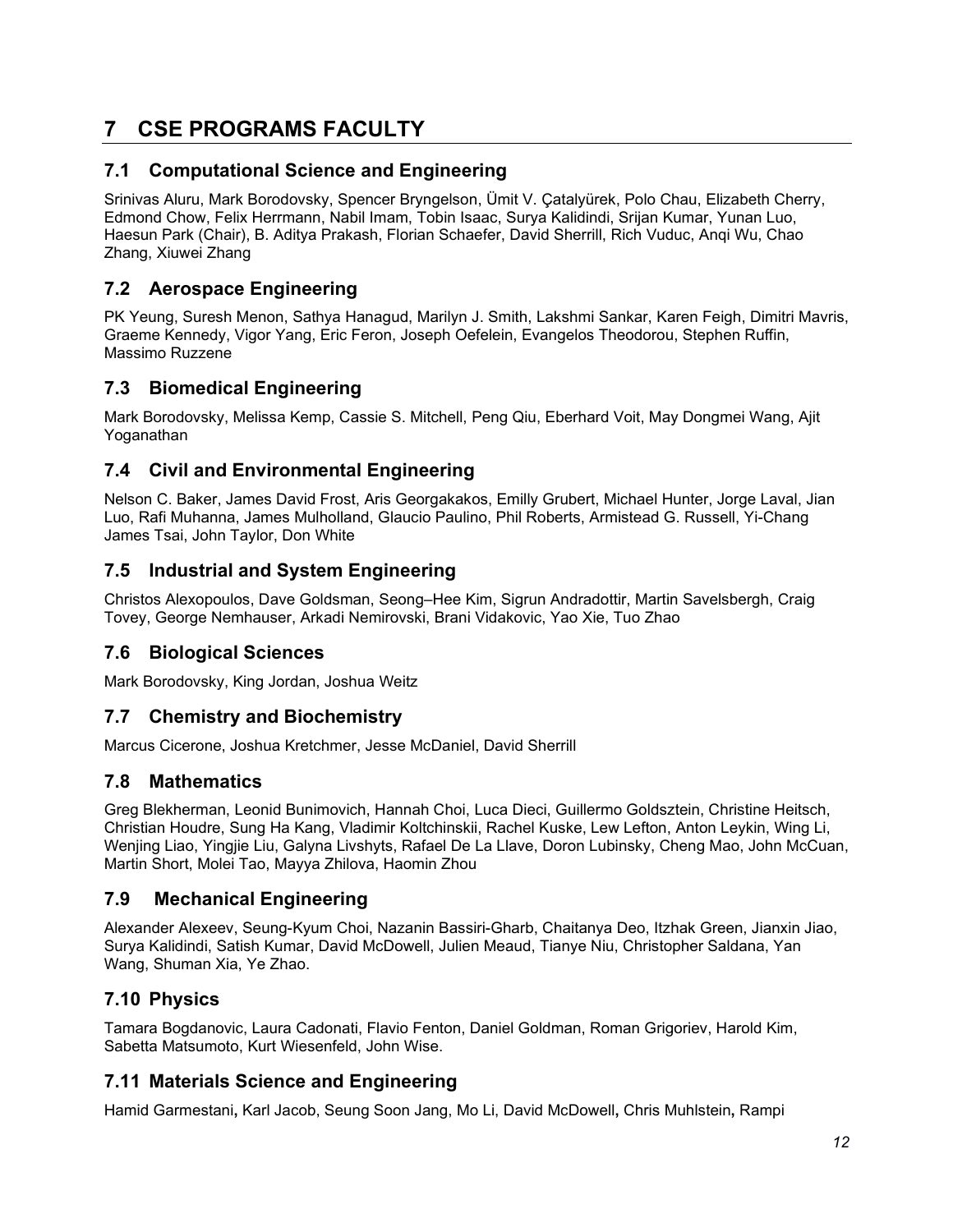Ramprasad, Naresh Thadhani**,** Aaron Stebner**,** Donggang Yao.

#### **7.12 Electrical and Computer Engineering**

Ali Adibi, Ghassan AlRegib, David Anderson, Vince Calhoun, Faramarz Ferki, Santiago Grijalva, Douglas Yoder.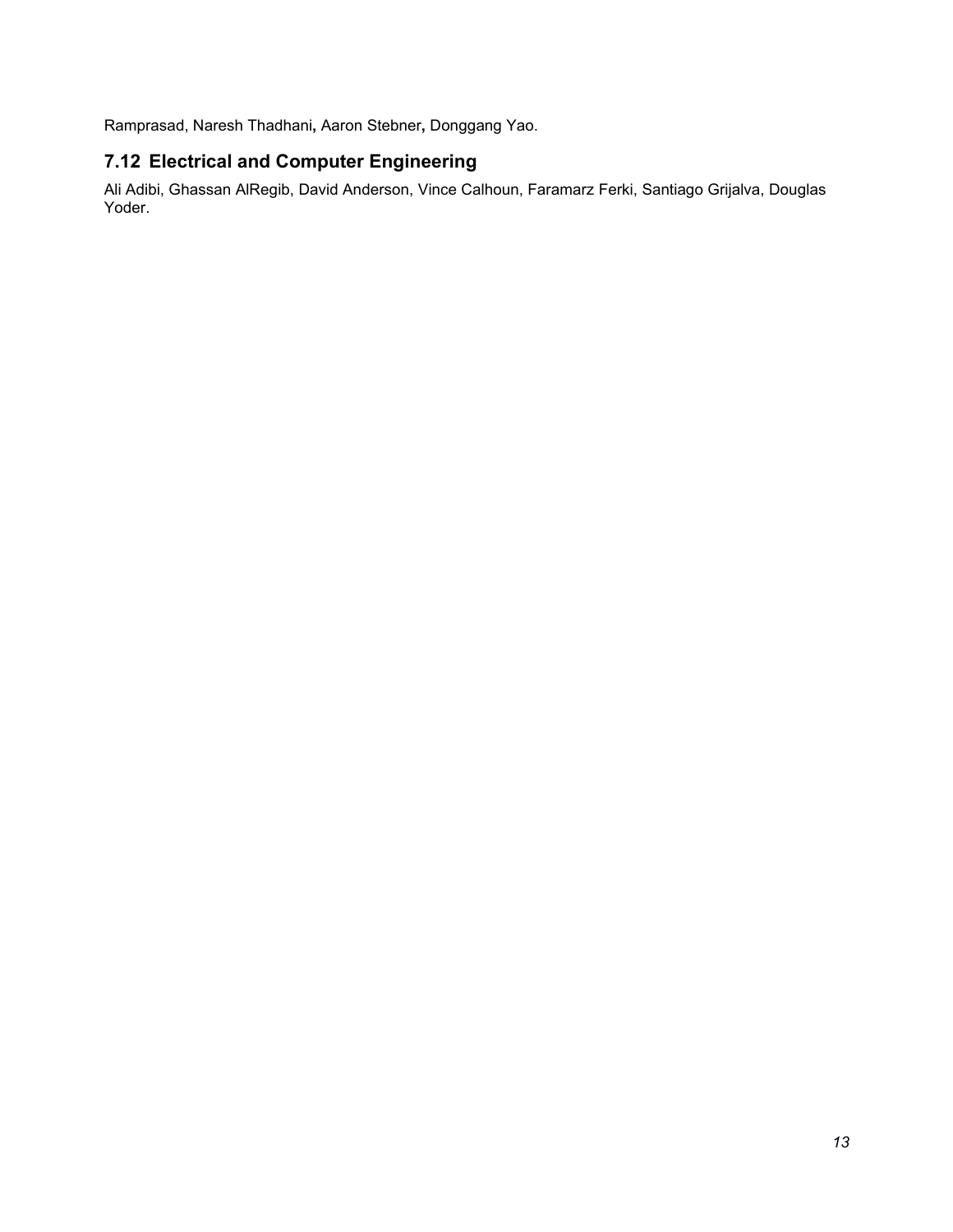## **8 MASTER OF SCIENCE DEGREE PROGRAM (M.S. CSE) REQUIREMENTS**

The Master of Science degree in CSE is designed to provide you with (1) a base of knowledge and skills in core CSE areas; (2) in-depth knowledge of advanced computational methods; and (3) experience in applying computational methods to relevant and important problems within the context of at least one specific application domain. The program is also designed for you to flexibly tailor the program to your individual career objectives.

Note: The requirements described below form the general framework of the degree program; within this framework, each home unit may have specific custom rules. Examples appear in the text, but **be sure to check for requirements specific to your home unit**.

The CSE M.S. requires a minimum of 30 semester hours. (A typical course is 3 semester hours.) Table 1 summarizes these requirements.

| <b>Curriculum Component</b>                                              | <b>Semester Hours</b> |
|--------------------------------------------------------------------------|-----------------------|
| CSE core courses                                                         | 12                    |
| Computation and application specialization – home<br>unit minor          | 12                    |
| Additional computation and application electives (non-<br>thesis option) | 6                     |
| CSE Thesis (thesis option)                                               | 6                     |
| Total                                                                    | 30                    |

**Table 1. Curriculum Overview (30 hours)**

- The core courses define a core body of knowledge in CSE. You must take 12 hours of core courses.
- The computation and application specialization is a set of technical elective courses that focus on developing more in-depth knowledge of both computational techniques and the application of computational methods in an application domain. A minimum of one application course must be included in this area.\* This set of courses will typically form a body of material in close alignment with your home unit. It also forms a minor course of study aligned with your home unit. You must take 12 hours of courses to fulfill this requirement.

\*As a guideline, your "Computation Specialization" is supposed to give you more depth in computational techniques; your "Application Specialization" is supposed to give you exposure to one or more application domains in which you could apply those techniques. For example, you might take a course in HPC or machine learning to study general mathematical and algorithmic methods, and then take a course in, say, biology, materials engineering, or finance to learn more about an area in which you might apply such methods. (The course does not have to be about applying the methods; the idea is that you learn enough about some area \*outside\* your computation specialization.) This is just an example; in evaluating your program of study, we will consider reasonable arguments. That's why we ask you to choose your application specialization course \*and\* explain how it fits this notion of an application specialization.

- Finally, you must complete an additional 6 hours by completing either the thesis option or additional technical electives.
- You must maintain a grade point average (GPA) of at least 3.0 for all courses listed on your degree program. All courses listed in the degree program must be taken on the A–F grading basis if the A–F grading basis is offered.
- A M.S. degree must be completed within six years from the date of the first coursework on the degree program, including any transfer credits.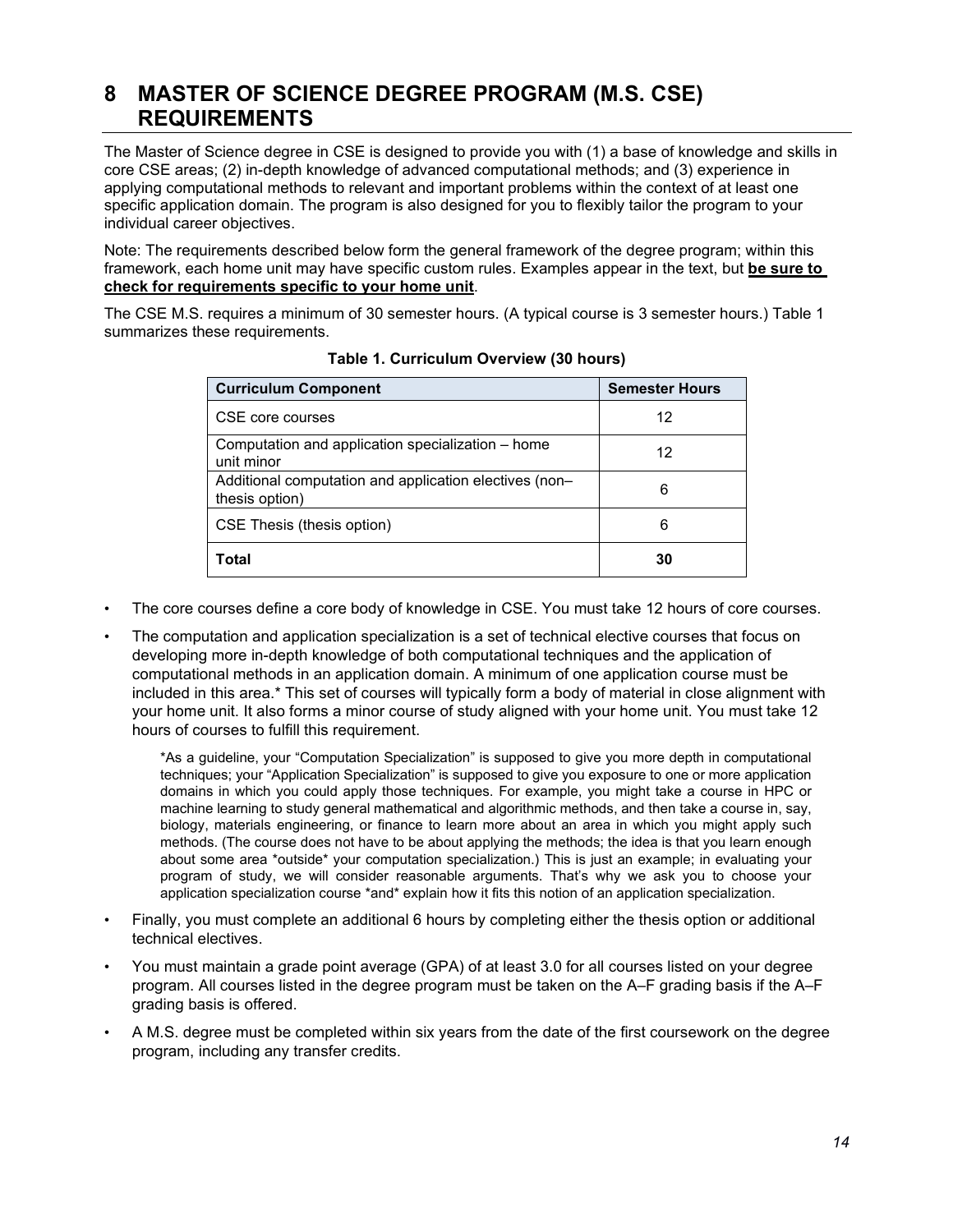### **8.1 CSE Core (12 Semester Hours)**

To fulfill the core courses requirement, you must complete four courses of the five listed in Table 2. If, prior to entering the program, you have completed a core course or its equivalent course at another institution (subject to approval), you may substitute an additional specialty course for the core course, consistent with your intended specialization.

Five courses comprise the CSE core. These courses have several objectives:

- Provide you with knowledge of a variety of areas within the CSE discipline.
- Ensure you have strong software development skills, so that you can develop substantial computational artifacts.
- Train you to integrate and synthesize concepts from mathematics, computing, science, and engineering to solve computational problems.
- Develop your ability and skills to perform multidisciplinary research involving complex concepts from computing, mathematics, science, and engineering.

| <b>Core Course Number and Title</b>                             | <b>Credit</b><br><b>Hours</b> |
|-----------------------------------------------------------------|-------------------------------|
| CSE/Math 6643 Numerical Linear Algebra                          | 3                             |
| CSE 6140 Computational Science and Engineering Algorithms       | 3                             |
| CSE 6730 Modeling and Simulation: Fundamentals & Implementation | 3                             |
| CSE/ISYE 6740 Computational Data Analysis                       | 3                             |
| CSE 6220 High Performance Computing                             | 3                             |

#### **Table 2. CSE Core (12 hours; pick any four courses)**

#### **8.2 Computation and Application Specialization - Home Unit Minor (12 Semester Hours)**

The Computation and Application Specialization requirement is a set of technical electives that forms a focused area of specialization in CSE in conjunction with your declared home unit. The aims of this specialization are to (1) increase your depth of knowledge and skills in CSE computational techniques, (2) equip you with knowledge of a particular application domain to enable you to attack problems within that domain by applying advanced computational techniques, (3) provide sufficient flexibility for you to tailor course selections to your individual needs and long-term career objectives, and (4) ensure you complete a well-structured, coherent program of study. The specialization requirement is designed to help you develop multidisciplinary skills in at least two areas among computation, science, and engineering.

To fulfill this requirement, you must take an additional 12 hours of courses that meet the following criteria:

- The set of courses must clearly support graduate work in the computational science and engineering discipline.
- The courses must include at least one application domain, in addition to providing advanced knowledge of computational techniques. At least one course applying CSE techniques to a specific domain is necessary to fulfill this requirement.
- The set must include at least 6 hours of coursework offered outside computing (i.e., not carrying a CS or CSE course designation).
- During the first semester of study in the program, you must propose the technical specialization to be applied to your CSE degree. Both the home unit coordinator and CSE programs director must approve it.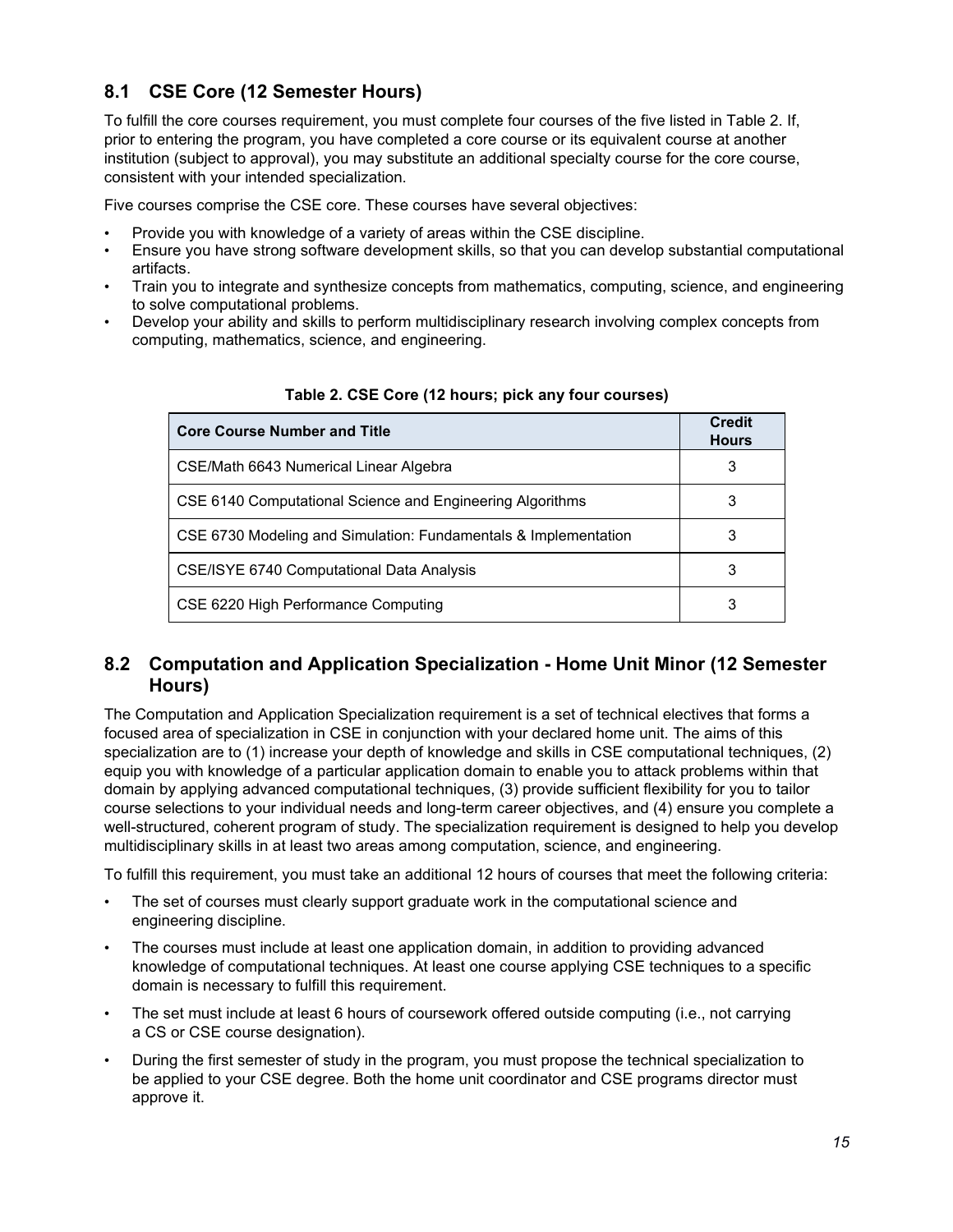There are numerous courses offered at Georgia Tech that are appropriate for "graduate work in the computational science and engineering discipline." You should consult with your home unit coordinator and/or the CSE programs director for guidance in constructing an appropriate course of study.

#### **8.3 Program of Study Approval**

You must obtain approval of your proposed program of study in your first semester of enrollment in the CSE program. Both your home unit coordinator and the CSE programs director must approve it. This approval process is designed to ensure that you have a good plan for meeting the degree requirements, and that your overall program of study is consistent with your intended career objectives.

#### **8.4 CSE Master's Thesis**

If you wish to carry out graduate-level research on a topic in the CSE discipline, consider the Master's thesis option. This option is a great way to "go deep" on a topic, interact closely with faculty, and build an impactful body of work over multiple semesters.

To complete a M.S. thesis, you must show that you can perform independent research, in collaboration with a faculty advisor, and you must defend this work to a committee of faculty. More specifically, you must:

- Define a suitable research problem and approach in consultation with a thesis advisor. Your thesis advisor must be a CSE program faculty member from your home unit.
- Complete 6 semester hours of the course CSE 7000 (Master's Thesis).
- Document this work in a Master's thesis. Typically, this document describes the research problem, summarizes relevant related work, explains the approach used to attack the problem, presents the results of using this approach, and concludes by speculating on areas of additional follow-on work that merit investigation.
- Defend the research and results of the work to a thesis committee. This committee must include at least three individuals.

Your thesis committee must include at least one faculty member with an appointment in the College of Computing and one with a faculty appointment in the College of Science or the College of Engineering. The home unit coordinator and CSE programs director must approve your research problem statement and your list of members of your thesis committee prior to starting the thesis option.

Lastly, note that the campus provides general guidelines relevant to all M.S. thesis degrees. This material includes suggestions about how to register if you are, for instance, a Graduate Research Assistant (GRA) and how to sign up for additional semester hours of independent study, thesis work, or GRA section, as your thesis work may require.

Please see: [http://www.gradadmiss.gatech.edu/theses-dissertations.](http://www.gradadmiss.gatech.edu/theses-dissertations)

#### **8.5 Obtaining a CSE Master's Degree while Pursuing a Ph.D. Degree**

If you are pursuing a Ph.D. degree, you may obtain a CSE Master's degree if the CSE Master's degree program requirements are fulfilled. See the CSE graduate programs advisor for details.

## **8.6 Transfer of Credits**

You must request any transfer of credit during your first semester in residence at Georgia Tech. Per campus rules, you may receive up to six semester hours of transfer credit toward the CSE M.S. degree for graduate-level courses taken at an institution accredited by a Canadian or U.S. regional accrediting board or at a foreign school or university that has a signed partner agreement with Georgia Tech. You may not apply transferred credits toward another degree unless otherwise specified.

You must ask the CSE programs director whether the courses to be transferred are a logical part of the graduate program at Georgia Tech. You will then need to give the CSE programs advisor a copy of your current transcript, which should display the course(s), and also provide some descriptive course materials, such as a catalog description, syllabi, exams, assignments, and textbooks — the more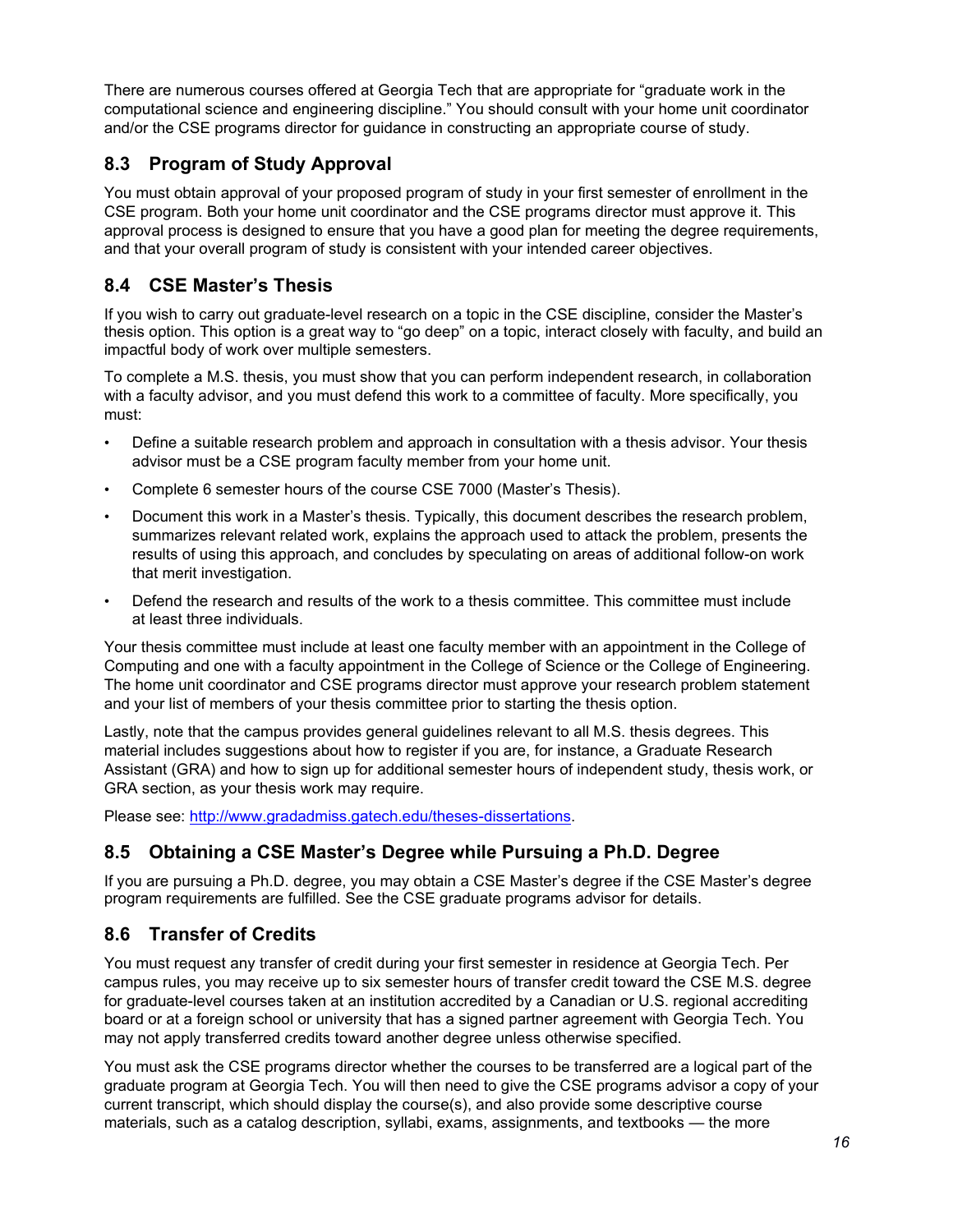information you can provide, the better. The CSE programs director will consult with Georgia Tech faculty in the appropriate area to determine the equivalent Georgia Tech course and the number of credit hours to be accepted. Once the CSE programs director approves the course(s) for transfer credit, the Non-Resident Credit Report is prepared and sent directly to the Georgia Tech Registrar with the supporting documentation.

For more information on transfer of graduate credits, see: [http://catalog.gatech.edu/academics/graduate/policies-and-regulations/.](http://catalog.gatech.edu/academics/graduate/policies-and-regulations/)

#### **8.7 Sample Programs**

| Semester 1 (Fall)  | <b>Semester 2 (Spring)</b> | Semester 3 (Fall)  |
|--------------------|----------------------------|--------------------|
| $CSE$ -core $(3)$  | CSE-core (3)               | Specialization (3) |
| $CSE$ -core $(3)$  | $CSE$ -core $(3)$          | Specialization (3) |
| Specialization (3) | Specialization (3)         | Specialization (3) |
| Specialization (3) |                            |                    |

#### **Non–Thesis Option**

#### **Thesis Option**

*Note: This table represents a three–semester program; however, most students take four semesters to build up enough background knowledge to successfully complete their thesis research.*

| Semester 1 (Fall)  | Semester 2 (Spring)      | Semester 3 (Fall)        |
|--------------------|--------------------------|--------------------------|
| $CSE$ -core (3)    | $CSE$ -core $(3)$        | Specialization (3)       |
| $CSE$ -core $(3)$  | $CSE$ -core $(3)$        | Specialization (3)       |
| Specialization (3) | CSE 7000 (MS Thesis) (3) | CSE 7000 (MS Thesis) (3) |
| Specialization (3) |                          |                          |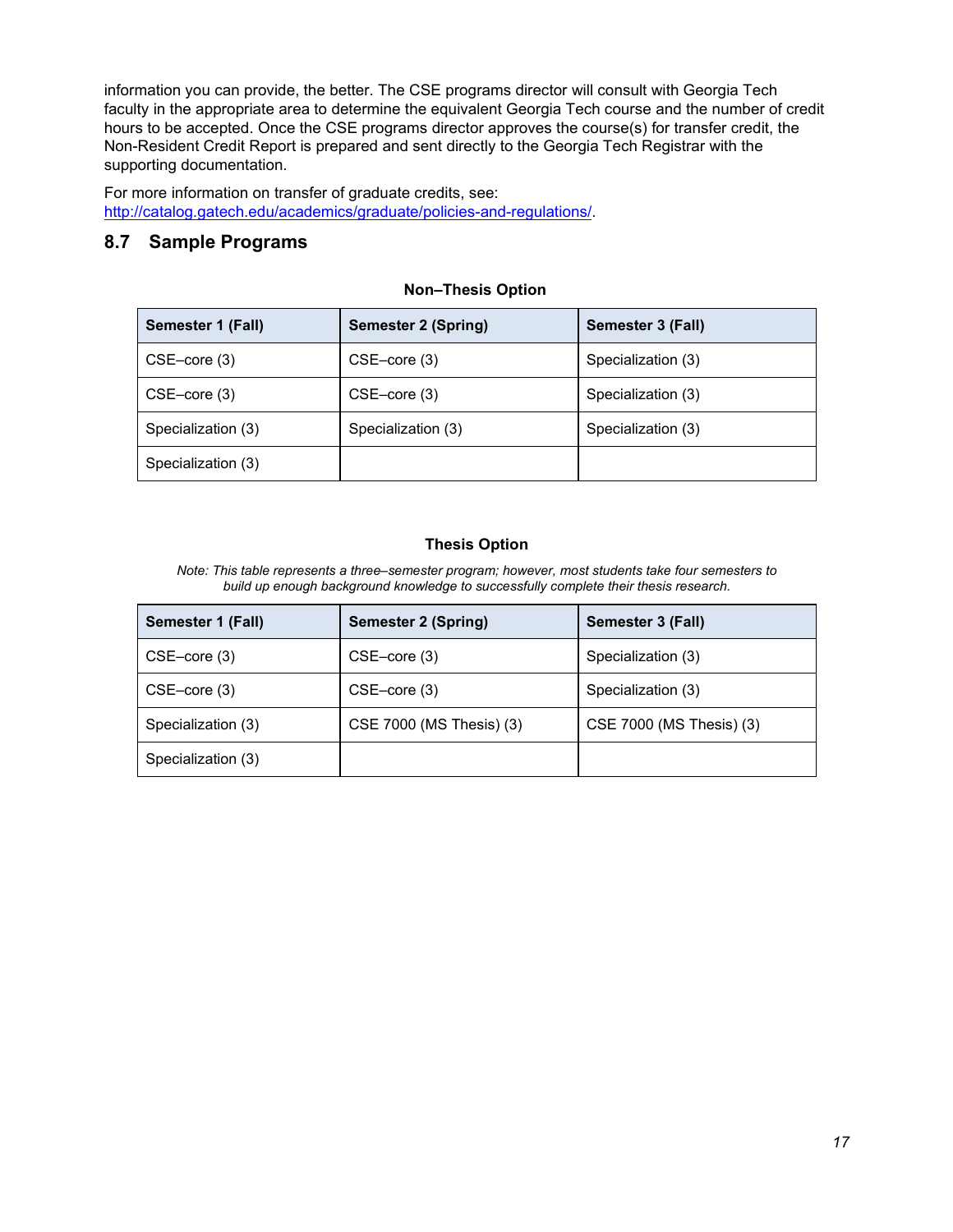## **9 DOCTOR OF PHILOSOPHY (PH.D.) DEGREE PROGRAM REQUIREMENTS**

The CSE Ph.D. program is designed to provide you with the flexibility to tailor your program of study to your individual career objectives. You define the program of study with the approval of the dissertation advisor, home unit coordinator, and CSE programs director. However, your program of study must also satisfy the minimum course requirements below.

Note: The following discussion describes the general framework of the CSE Ph.D. program requirements; **be sure to check for variations specific to your home unit.**

The Ph.D. degree in CSE requires a minimum of 31 semester hours of coursework. (A typical course is 3 semester hours.) Table 3 summarizes these requirements. These requirements are designed give you breadth of knowledge in CSE, depth in specific computational methods and techniques, and knowledge to apply these techniques to problems within the context of a specific application domain. The required coursework for CSE Ph.D. program includes:

• *CSE core*. You must take twelve semester hours of CSE core courses. These courses give you breadth of knowledge in the major areas of CSE. These courses provide a base of knowledge and skills spanning several core areas of computational modeling.

In addition, you must take a one-hour introductory course that focuses on an introduction to the CSE discipline and multidisciplinary communication. You should take this course in your first year.

- *Computation specialization*. You must take nine semester hours in a set of courses that help you develop in-depth knowledge of advanced computational methods and techniques.
- *Application specialization*. You must take nine semester hours of courses in an application domain. The purpose of this requirement is for you to acquire sufficient knowledge and experience to apply computational methods to relevant and important problems within the context of such a domain.

| <b>Curriculum Component</b>                                  | <b>Semester Hours</b> |
|--------------------------------------------------------------|-----------------------|
| CSE 6001 Intro to CSE                                        |                       |
| CSE core courses                                             | 12                    |
| Computation specialization (may include special<br>problems) | 9                     |
| Application specialization (may include special<br>problems) | 9                     |
| Total                                                        | 31                    |

**Table 3. Curriculum Overview (31 hours)**

In parallel to requirements listed above:

• *Special problems.* You must complete one special problems course with a minimum of three semester hours. A special problems course is an independent study course taken under a CSE Programs faculty member. You may apply special problems course hours toward either your computation or application specialization requirements. See below for details.

These requirements constitute the minimum amount of coursework to fulfill degree requirements. Your dissertation advisor and **your home unit may impose additional course requirements** in accordance with the home unit's rules and with your specific research activities and long-term professional objectives.

You must maintain a GPA of at least 3.3 for all courses listed on your program of study. You must take these courses on an A-F grading basis if offered.

You must complete your Ph.D. degree within ten years from the date of the first coursework on the degree program, including any transfer credits.

You may complete a CSE M.S. degree along the way; see Section 8.5 and related topics.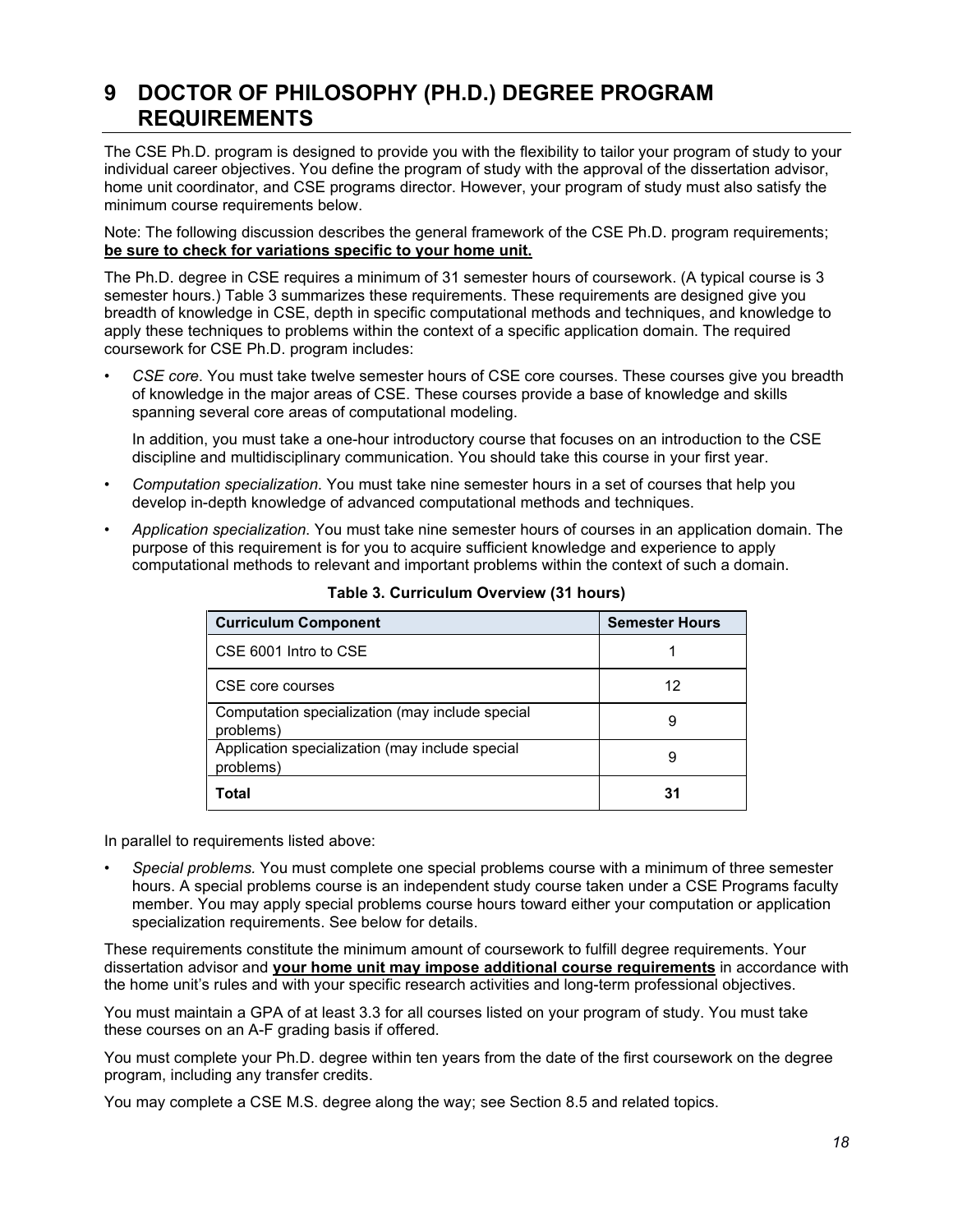Lastly, the campus provides general guidelines relevant to all Ph.D. degrees. This material explains, for instance, how to register if you are a Graduate Research Assistant (GRA) or Graduate Teaching Assistant (GTA) in a given semester.

Please see: [http://www.policylibrary.gatech.edu/student-affairs/policy-hour-loads-graduate-students.](http://www.policylibrary.gatech.edu/student-affairs/policy-hour-loads-graduate-students)

#### **9.1 Computation Specialization (9 Semester Hours)**

You must complete nine hours of technical electives focusing on advanced computational methods. This specialization increases your depth of knowledge and skills in computation. The set of computation specialization courses that you take must clearly support graduate work in the CSE discipline. (You must justify your chosen courses by arguing how they advance your knowledge of computational techniques and methods relevant to your research.)

Georgia Tech currently offers many courses that involve computational methods. A recommended list of suitable courses and concentrations is included in handbook. You should consult with your research advisor to select a suitable set of courses.

In general, simply using computer software in the course does not qualify the course for the computation specialization. Rather, the course must include intellectual content in computational methods or techniques, ideally in the context of some domain or class of applications. Courses listed under "CSE core" (Table 2) that are not used to satisfy the core course requirement may be used to partially fulfill the computation specialization requirement.

#### **9.2 Application Specialization (9 Semester Hours)**

You must complete an additional nine hours of technical electives focusing on an application domain where advanced computational techniques may be applied. Courses fulfilling this requirement need not necessarily have a computation focus. For instance, a course may provide essential background knowledge of an application area (e.g., a science or an engineering field) that enables you to apply computational techniques in that domain. See application courses section for examples.

Note that the computation and application specialization courses, when taken together, must constitute a coherent program of study. "Coherent" means that there is a strong argument the courses will enable you to develop and apply advanced computational techniques and methods to relevant problems in a specific field of study. Your advisor and the CSE programs director can provide more detailed guidance and feedback.

Additional requirements or restrictions may apply, depending on the home unit. Here is a general guideline for the Application Specialization:

\*As a guideline, your "Computation Specialization" is supposed to give you more depth in computational techniques; your "Application Specialization" is supposed to give you exposure to one or more application domains in which you could apply those techniques. For example, you might take a course in HPC or machine learning to study general mathematical and algorithmic methods, and then take a course in, say, biology, materials engineering, or finance to learn more about an area in which you might apply such methods. (The course does not have to be about applying the methods; the idea is that you learn enough about some area \*outside\* your computation specialization.) This is just an example; in evaluating your program of study, we will consider reasonable arguments. That's why we ask you to choose your application specialization course \*and\* explain how it fits this notion of an application specialization.

#### **9.3 Special Problems Requirement (3 to 6 Semester Hours)**

The aim of this requirement is for you to conduct preliminary research with a CSE program faculty member early in the Ph.D. program. As such, we highly recommend you take it in your first semester. You and the supervising faculty member define the work to be done and the terms for successful completion. You must take at least 3 semester hours in one special problems course. You may apply special problems course hours toward your specialization requirements. However, you may only apply a maximum of 6 semesters hours toward such requirements. (Moreover, you may apply each special problems course toward either your computation specialization or toward your application specialization,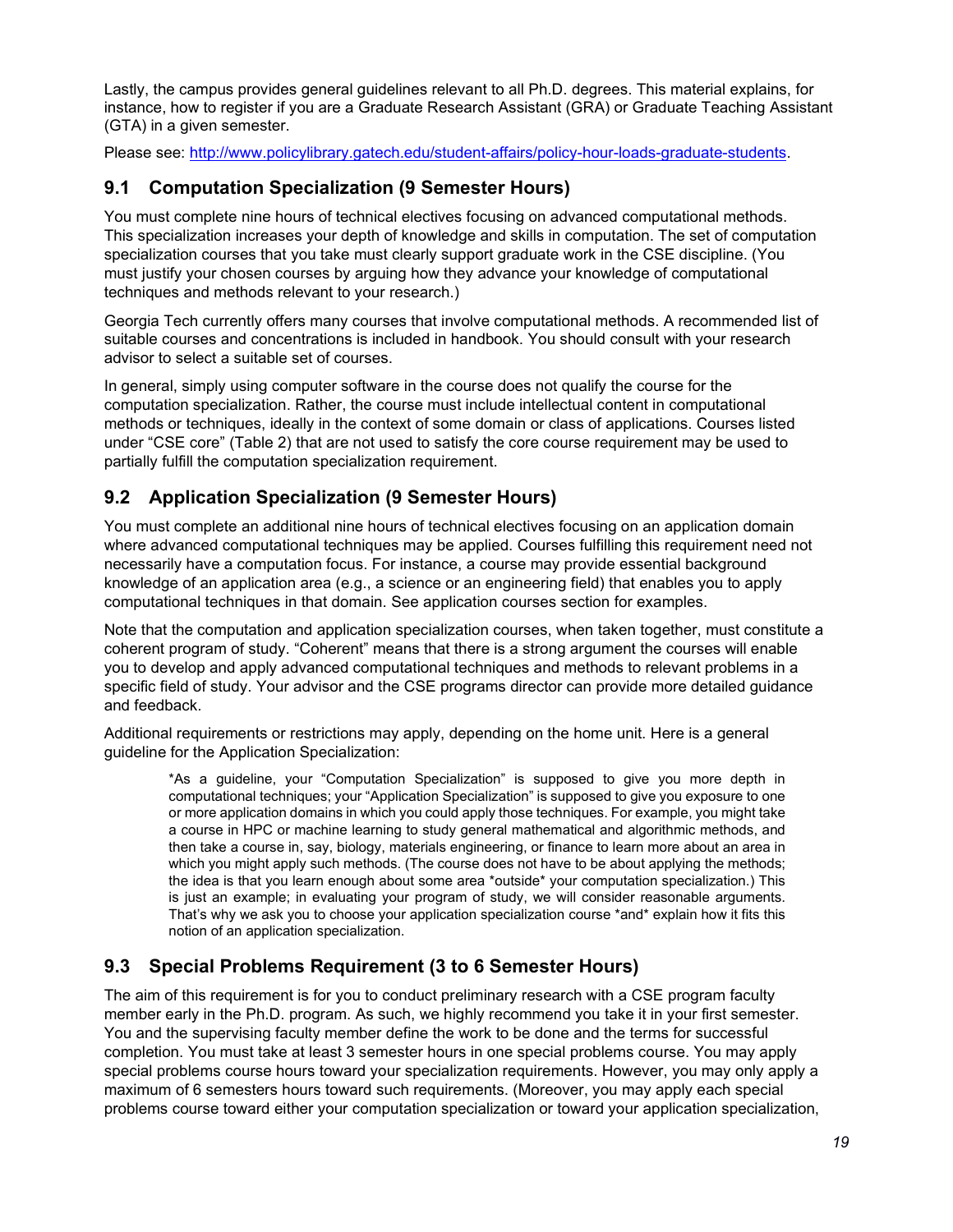but not both.) You must declare your intent in your program of study.

The special problems course number and rules for signing up vary by home unit; for instance, the course is CSE 8903 for students homed in CSE and requires the CSE permit form (available at <http://www.cse.gatech.edu/academics/current-students/forms>[\)](http://www.cseprograms.gatech.edu/sites/default/files/form1.pdf)) approved by the supervising faculty member.

### **9.4 Program of Study Approval**

You must file an approved program of study located on the CSE website indicating which courses will be used to fulfill the degree requirements. You must do so after successfully passing the Qualifying Exam. Your dissertation advisor, the home unit coordinator, and the CSE programs director must approve your proposed program of study.

#### **9.5 Minor Requirement**

You must complete a focused program of study including at least 9 semester hours of courses outside the computational science and engineering field. These courses should not carry the CSE course designation and, for students with a home unit of CSE, they also should not carry the CS course designation. Courses that are used to fulfill the computation or application specialization requirements and that do not carry the CSE designation (CS/CSE designation, for students with CSE home unit) may also be used to fulfill the minor requirement.

#### **9.6 Sample Program**

The following is a sample program that you might follow to complete your Ph.D. course requirements in two years:

| <b>Semester 1</b><br>(Fall)    | <b>Semester 2</b><br>(Spring) | <b>Semester 3</b><br>(Fall) | <b>Semester 4</b><br>(Spring) |
|--------------------------------|-------------------------------|-----------------------------|-------------------------------|
| Intro to $CSE$ : $CSE 6001(1)$ | CSE core (3)                  | Specialization (3)          | Specialization (3)            |
| CSE core (3)                   | CSE core (3)                  | Specialization (3)          | Specialization (3)            |
| CSE core (3)                   | Specialization (3)            |                             |                               |
| Special problems (3)           |                               |                             |                               |

#### **9.7 Ph.D. Annual Review**

Ph.D. students homed in CSE will be reviewed on an annual basis to determine progress and performance in the Ph.D. program. Other home units also may review students' progress and performance in the Ph.D. program; details of this review process vary by the home unit. For example, if you are homed in the School of CSE, you complete a self-evaluation of your performance. Your faculty advisor then reviews your self-evaluation, and submits a recommendation of your status. A Ph.D. Review Committee considers these materials and then assigns you one of five possible status designations: satisfactory, minor concern, concern, warning, and probation. If you do not receive a satisfactory designation, the committee will reevaluate your case in the Spring semester. If you receive a probation status, you are in jeopardy of losing financial support. Furthermore, any student placed on academic probation by the institute, e.g., due to a low GPA, shall automatically be placed on probation status. You should receive the result of the review in writing prior to the end of the Fall semester.

Ph.D. students homed in Math will follow the same review process as Ph.D. in Math students yearly.

#### **9.8 Teaching Requirements**

If your home unit is the School of CSE, you must complete a two-semester teaching apprenticeship.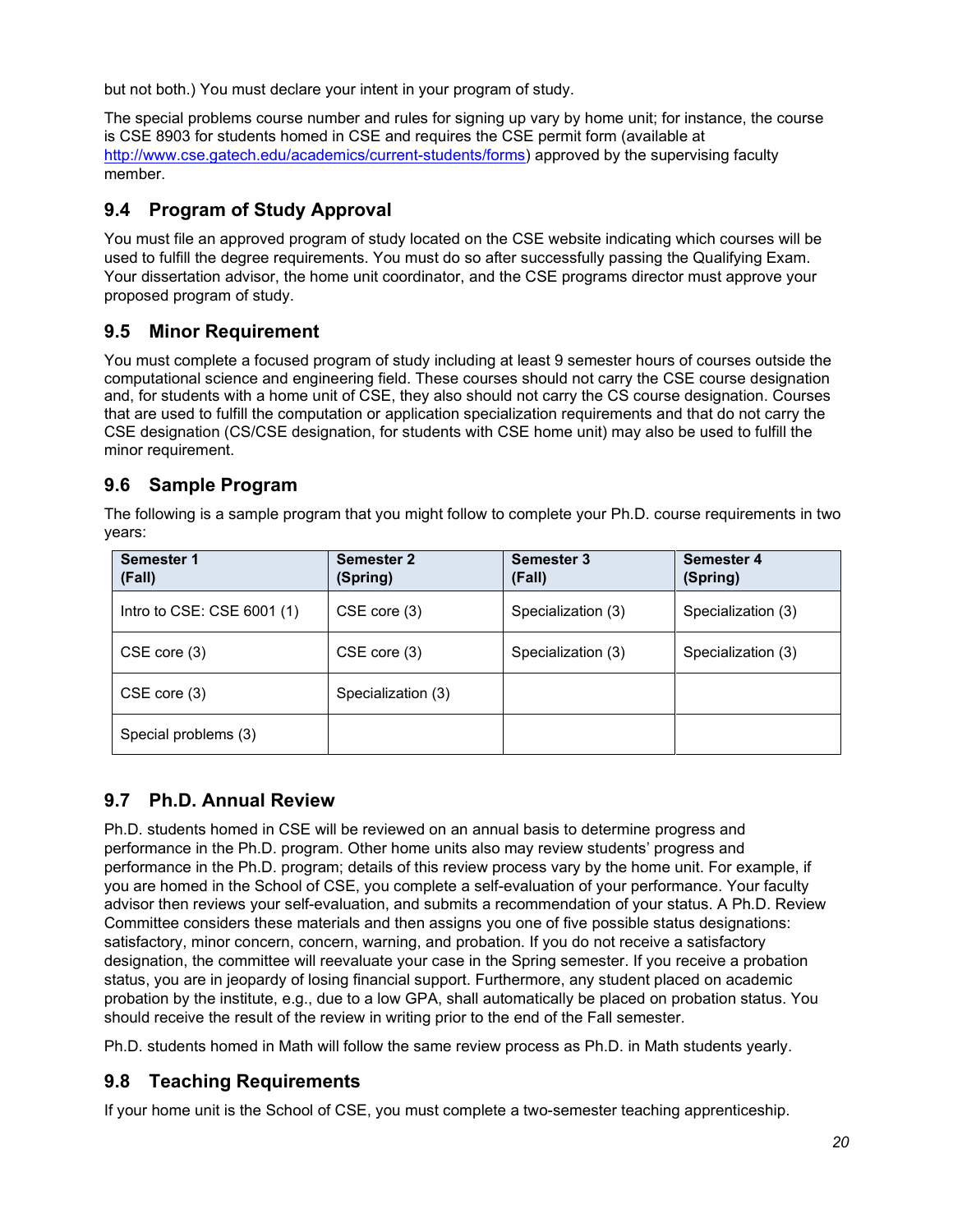Through this requirement, you will develop general skills in pedagogy, communication, curriculum develop, and organization. This type of practical experience should help you become an effective communicator, regardless of whether you intend to pursue an academic or industrial career. During each semester you are serving as a teaching apprentice, you must also take an additional seminar course. Please see the Graduate Programs Advisor for additional details.

If your home unit is the Woodruff School of Mechanical Engineering, you must complete three semester hours of Teaching Practicum (ME/NRE 7757) during the course of their doctoral studies. See <http://www.me.gatech.edu/graduate/phd/practicum> for details.

#### **9.9 CSE Qualifying Examination**

The Ph.D. qualifying examination is designed to ensure that you have achieved sufficient knowledge in core areas of CSE as well as in your chosen specialization area, as preparation for advanced research.

#### *9.9.1 Declaration of Intent*

If you plan to take the qualifying exam, you must submit the CSE Written Qualifying Exam Form at least 6 weeks prior to the date of the written portion of the exam. On this form, you will specify the core areas in which you choose to take the written exam (Numerical Methods, Discrete Algorithms, Modeling and Simulation, Computational Data Analysis, High Performance Computing).

Once you have passed the CSE Written Qualifying Exam, you must submit the CSE Oral Specialization Exam and Artifact Defense Form within 2 weeks. You will use this form to request Ph.D. Oral Qualifying Exam Committee members.

#### *9.9.2 CSE Ph.D. Qualifying Exam Format*

The CSE Ph.D. Qualifying Exam consists of two independent parts.

- *Written qualifying exams*: The written exams cover core areas of CSE. You select two areas among the following five: numerical methods, discrete algorithms, modeling and simulation, computational data analysis, and high-performance computing. These areas correspond with the five CSE core courses. The written exams include the topics from these courses, possibly augmented with a reading list provided to the student as preparation for the examination. The format is a day-long written examination.
- *Oral specialization exam and artifact defense*: This portion of the exam has two purposes: (1) to assess your knowledge in your specialization area and your preparation for advanced research in a computing, engineering, or science discipline; and (2) to check that you can integrate knowledge in mathematical foundations, computational methods, and knowledge in a specific engineering or science discipline to synthesize a concrete "computational artifact," e.g., a significant computer program. The student will create and document the computational artifact prior to the examination and share it with the committee members. The student must answer questions regarding the artifact itself and the accompanying written document following an oral presentation to the committee.

Student must pass two written qualifying exams to continue to the oral exam. The written exams are common to all home units. In contrast, each home unit typically has specific requirements for the specialization exam and artifact, as discussed below. If no specific requirements for a particular home unit are listed, the requirements for that home unit default to the requirements for the Computational Science and Engineering home unit.

#### *9.9.3 Written Qualifying Exam*

The written qualifying exams cover the five core areas, of which you select two: numerical methods, discrete algorithms, modeling and simulation, computational data analysis, and high-performance computing. Each of these core areas provides a reading list composed of books and articles, and its scope covers the general topics taught in the corresponding core courses plus more advanced materials and application-oriented special topics (see Appendix A).

Each written exam contains four questions from one of the above core areas. Of these, you are expected to answer three questions during the written exam.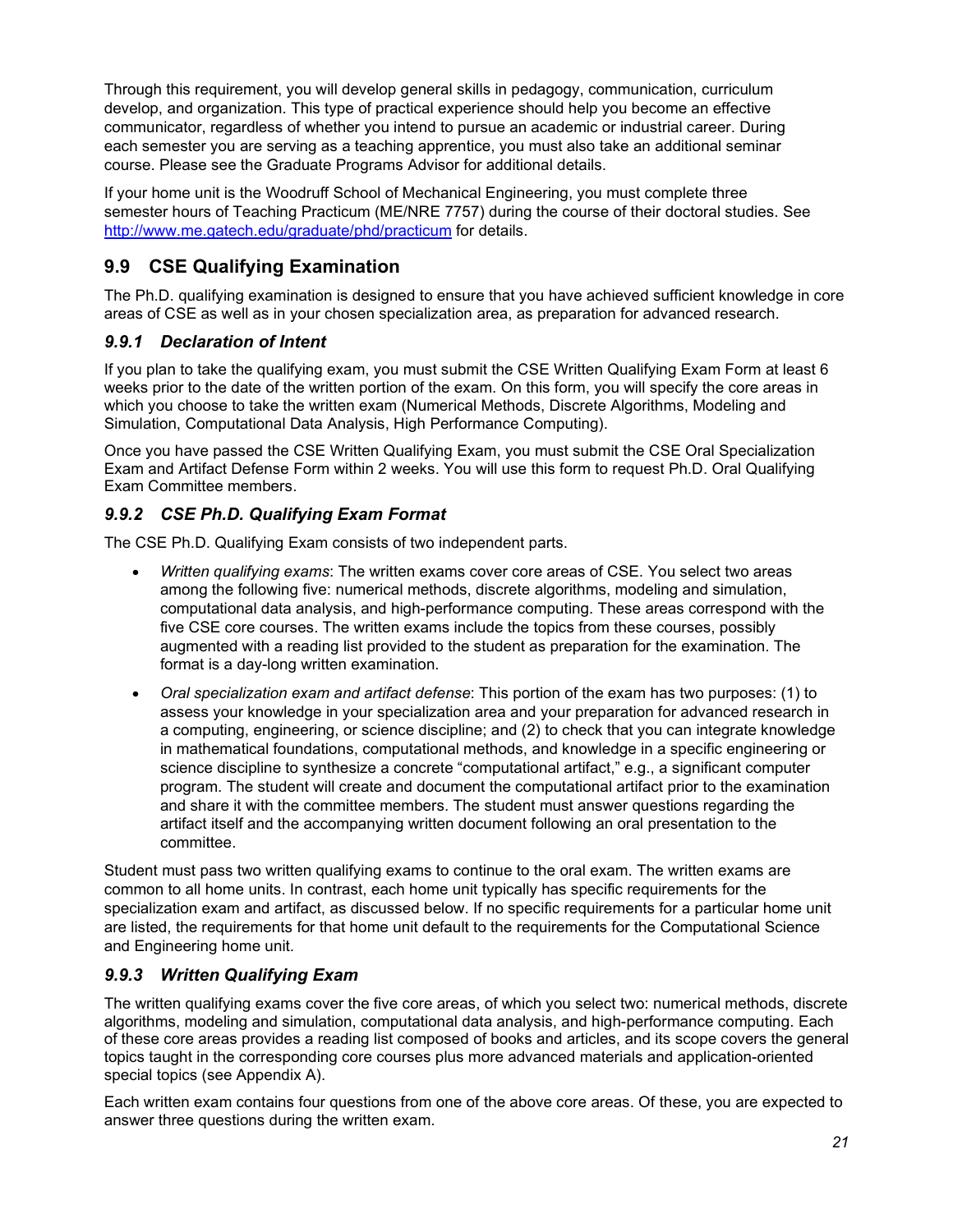#### **Grading and Results**

You are expected to answer exactly three questions in each area. If you answer more than three questions in any area, then only the lowest scored three answers will be counted in that area.

There are two possible outcomes for each written exam: "pass" or "fail". Any student who passes their written exams in both areas may continue with the oral specialization exam and artifact defense. Students who do not pass a written exam will need to retake it (see Section 9.9.6), but if the student has passed one exam, only one exam will need to be retaken. It is not necessary to retake the written exam(s) in the same area(s) not passed previously. The CSE Written Exam Committee is responsible for developing and grading the written exams and determines the results.

#### *9.9.4 Ph.D. Oral Qualifying Exam Committee*

Your Ph.D. Oral Qualifying Exam Committee consists of your advisor (and co-advisor, if any) and three *additional CSE program* faculty members. One of the three committee members is assigned by the CSE programs director. The CSE programs director must approve your proposed committee.

The qualifying exam committee shall be present for the oral portion of the qualifying exam, which will take place after the written examination has been completed. The qualifying exam committee determines the outcome of the oral portion of the qualifying examination. To pass, a majority of your committee members, including at least three individuals, must vote "pass."

#### *9.9.5 Oral specialization exam and artifact defense*

Only students who passed written exams in two areas can take the oral exam. Each home unit typically has specific requirements for the specialization exam and artifact, as discussed below.

#### *9.9.5.1 School of Biological Sciences*

The second portion of the qualifying exam will cover both the computational artifact and the student's specialization area of Biological Sciences. This exam will consist of a formal written grant proposal following National Institutes of Health (NIH) or National Science Foundation (NSF) guidelines that will normally outline the student's thesis research proposal. The grant proposal is expected to describe, as part of the preliminary results, the student's prior research and development of a computational artifact that is related to the student's proposed thesis research. It will also include an oral presentation to the student's thesis committee of the student's prior research accomplishments working under the direction of his or her principal research advisor, with the biological research aspects of the work highlighted. The student will then defend the artifact and the thesis proposal, answering questions orally from the committee.

Frequently, the computational artifact will have been developed or will be under development as part of the student's research project. In such cases, the student must be sure to explain the biological relevance of this work and how it has or will be applied to biological problems. Students will be expected to demonstrate an understanding of basic biological concepts as they relate to their research project. The grant proposal should be submitted to the committee at least two weeks prior to the oral exam.

Finally, completion of the second portion of the qualifying exam fulfills the CSE program requirement for a dissertation proposal defense. Therefore, students homed in the School of Biological Sciences are not required to complete a separate thesis proposal defense in addition to the qualifying examination.

#### *9.9.5.2 School of Chemistry and Biochemistry*

The specialization and artifact defense is an exam that will cover both the computational artifact and the student's specialization area of Chemistry in a single oral examination session. The computational artifact defense is an oral defense of the artifact (typically a software program developed by the student). The specialization part of the exam will consist of an oral presentation of the student's prior research accomplishments working under the direction of his or her principal research advisor, with the chemical aspects of the work highlighted. The student should also explain the relevance of this research and discuss their current and future research plans. Frequently, the computational artifact will have been developed as part of the student's research project. In such cases, the student must be sure to explain the chemical relevance of this work and how it has or will be applied to chemical problems. Students will be expected to demonstrate an understanding of basic chemical concepts as they relate to their research project. A written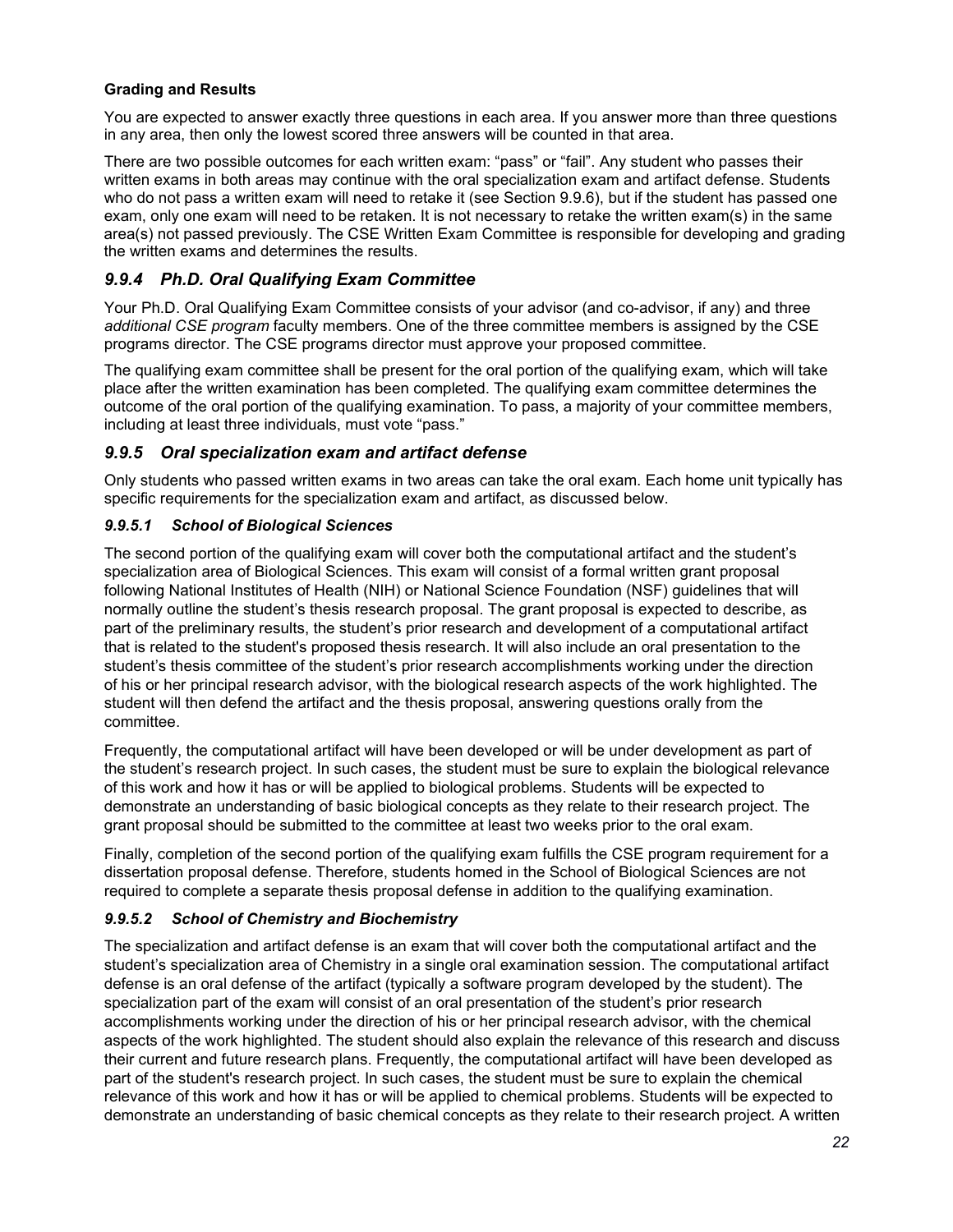description of both the computational artifact and a summary of prior and current research (no more than 10 pages) should be submitted to the committee at least two weeks prior to the oral exam.

#### *9.9.5.3 School of Computational Science and Engineering*

The oral exam consists of a student presentation of (a) prior and current research accomplishments of the student carried out under the direction of his/her principal research advisor; and (b) a computational artifact created by the student based on the above-mentioned research accomplishments. The student should explain the relevance of this research and discuss his/her current and future research plan.

The student will have created and documented the computational artifact prior to the examination and must answer questions regarding the artifact itself. For example, the student may be required to describe the purpose of the artifact and assess its strengths, weaknesses, and aspects of its design, such as the choice of computational algorithms or data structures. The student must also submit a written description of both the computational artifact and a summary of prior and current research (no more than 30 pages). The student must send this description to the committee members and the School of CSE's Programs Coordinator at least two weeks prior to the oral exam. Committee members may also ask to evaluate the source code comprising the computational artifact, which must also be available two weeks prior to the oral exam.

#### *9.9.5.4 School of Civil and Environmental Engineering*

The specialization exam and artifact defense will cover both the computational artifact and the student's specialization area within Civil and Environmental Engineering in a single oral examination session. The computational artifact defense is an oral defense of the artifact (typically a software program developed by the student). The specialization part of the exam will consist of an oral presentation of the student's prior research accomplishments working under the direction of his or her principal research advisor, with the CEE specialization aspects of the work highlighted. The student should also explain the relevance of this research and discuss their current and future research plans. Frequently, the computational artifact will have been developed as part of the student's research project. In such cases, the student must be sure to explain the civil and environmental engineering relevance of this work and how it has been or will be applied to CEE problems. Students will be expected to demonstrate an understanding of basic CEE concepts as they relate to their research project. A written description of both the computational artifact and a summary of prior and current research (no more than 10 pages) should be submitted to the committee at least two weeks prior to the oral exam.

#### *9.9.5.5 School of Mathematics*

The written qualifying exam portion will be the same as for all CSE students. The oral part of the Qualifying exam can be combined with the Oral Comprehensive exam with approval of the CSE Math home unit coordinator after passing two written exams.

There will be one Oral Comprehensive exam for Ph.D. students homed in Math. This covers both a computational artifact and the student's specialization area of Applied and Computational Mathematics. The goal of the exam is for the students to present the chosen topic of their eventual dissertation to a core group of faculty who will likely become part of the Dissertation Committee.

The specialization part of the exam will consist of a report from the student on the research papers read and research accomplishments to date, highlighting the components related to applied and computational mathematics. It is expected that students will demonstrate an understanding of basic concepts in applied and computational mathematics as they relate to their research project. The students will also be asked to explain the relevance of their specialization in the broad context of the CSE focus. This part of the exam follows the Oral Comprehensive Exam format of the Math Ph.D. program [\(http://www.math.gatech.edu/oral](http://www.math.gatech.edu/oral-comprehensive-exam)[comprehensive-exam\)](http://www.math.gatech.edu/oral-comprehensive-exam). This is considered to be the thesis proposal in the school of Math, and the students will follow the same timeline as for the Math Ph.D.

In addition, a part of the oral presentation should have a section on the computational artifact. The computational artifact part will follow the same format as for all CSE Ph.D. students.

It is expected that the computational artifact will have been developed as part of the student's coursework and directed study under the direction of their advisors. The students will need to explain the relevance of this work in the context of applied and computational mathematics. The students will also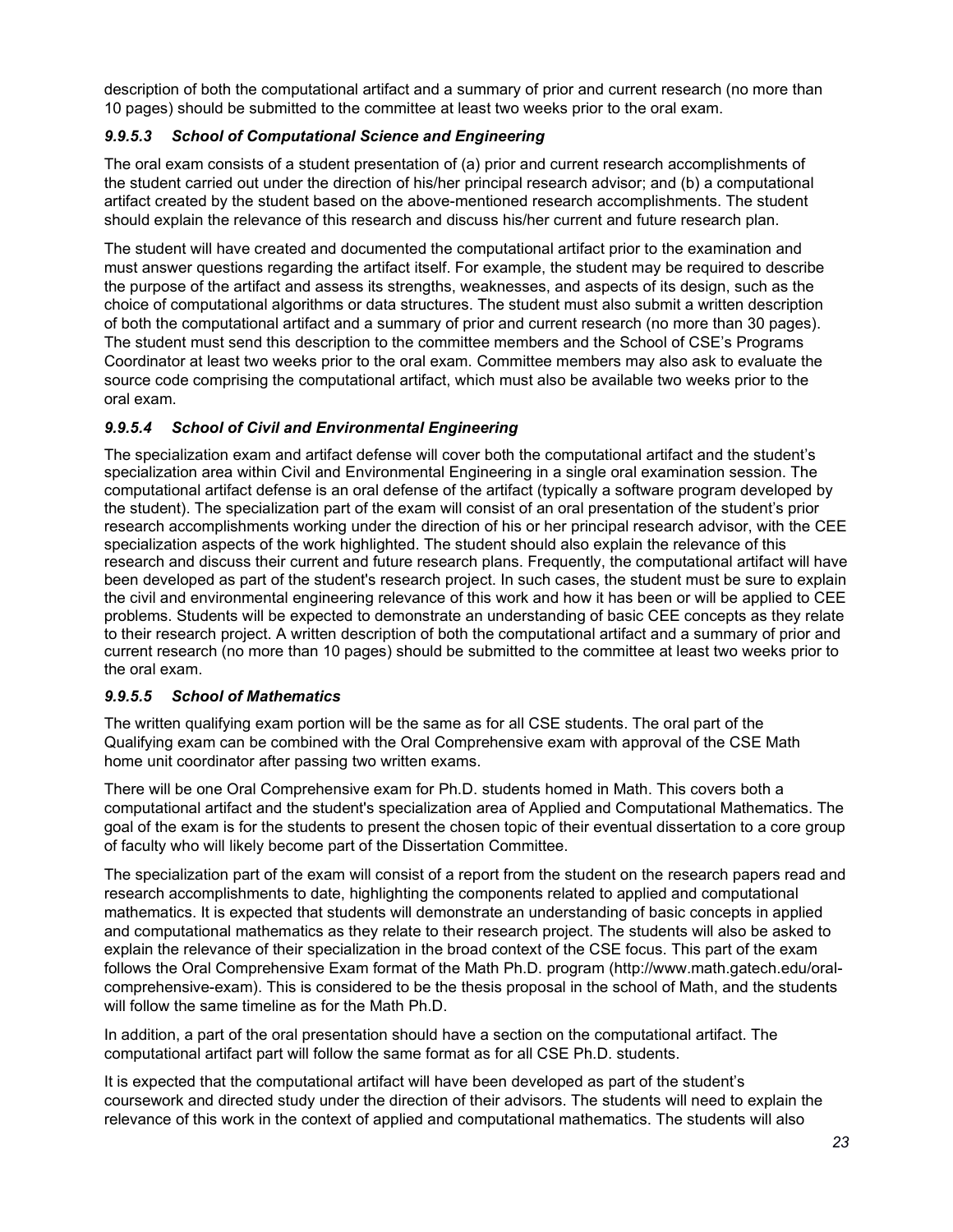need to explain how the computational artifact will be used as a platform for future computational methodology, theory and code developments.

A short description of the computational artifact and a list of selected readings, coursework, and relevant references (not to exceed 5 pages in total) will need to be submitted before the oral exam. After the exam, the students are required to submit the same paperwork as Ph.D. in Math (the Oral Comp Form and Oral Comp Survey form) to the Math home unit coordinator, in addition to filing all CSE program paperwork with CSE department.

#### *9.9.5.6 Other Home Units*

Other home units will follow the procedures outlined above for the CSE home unit. For additional information about the qualifying examination for other home units, please contact the home unit coordinator or CSE programs director.

#### *9.9.6 CSE Qualifying Exam Administration and Final Exam Outcome*

The written qualifying exam is usually offered in the Fall and Spring semesters. For Fall semester it is usually on the last Friday before the week of semester classes starts, and for Spring it is usually on Friday in the second week of the semester.

Students can declare intent, and attempt to pass written exams, at most three times. You must attempt the qualifying exam by the end of the second year of your enrollment in the CSE Ph.D. program. In each attempt, a student can take as many exams as needed to satisfy the remaining requirement. That is, in the first attempt, or if a student had failed both written exam areas in the previous attempt, the student can take two exams. Otherwise, if a student passed one exam and failed one exam, the student can take only one exam. If you do not pass the exam, you should retake it in the next semester when the exam is offered. Each student must pass two different areas to complete the written exams and can choose a different area in the second or third attempt.

Students may attempt to pass the oral exam at most two times. You should not schedule the oral portion during the first four weeks of classes, during which time the written exam is graded. If you do not pass the oral portion, you may attempt it a second time.

If you are homed in the School of CSE, some additional rules apply. You must take the oral portion of the exam in the same semester you complete the last written exam. You must pass the qualifying exam *as a whole* (both written and oral portions) by the end of the second year of enrollment in the CSE Ph.D. program.

To successfully complete the CSE Ph.D. qualifying exam, you need to pass both the written exams and the oral specialization and artifact exam. If you cannot, you should seek a Master's degree, as you will not be able to continue in the CSE Ph.D. program.

#### **9.10 CSE Doctoral Dissertation**

Your doctoral dissertation forms a central component of your CSE Ph.D. Through it, you show your ability to perform independent research, in collaboration with a faculty advisor, which you can defend to a committee of faculty. To complete your dissertation, you must complete three principal milestones:

• *Ph.D. proposal defense*. The aim of the proposal defense is for you to show that you are prepared to carry out a high–quality doctoral dissertation. The proposal defense has two components. First, you must submit a written proposal documenting the research problem being addressed, discussion of related work, discussion of the research approach used to attack the problem, preliminary research results, and plans to complete the doctoral dissertation research. Second, you must defend this proposal to the doctoral dissertation committee in an oral defense. The proposal defense should be completed after some preliminary research has been conducted.

For students homed in the School of Biological Sciences, note that this requirement is combined with the second part of the qualifying examination.

• *Ph.D. dissertation*. You must document the body of your research work and your results in a formal dissertation document. Your research advisor (and co–advisor, if applicable) and doctoral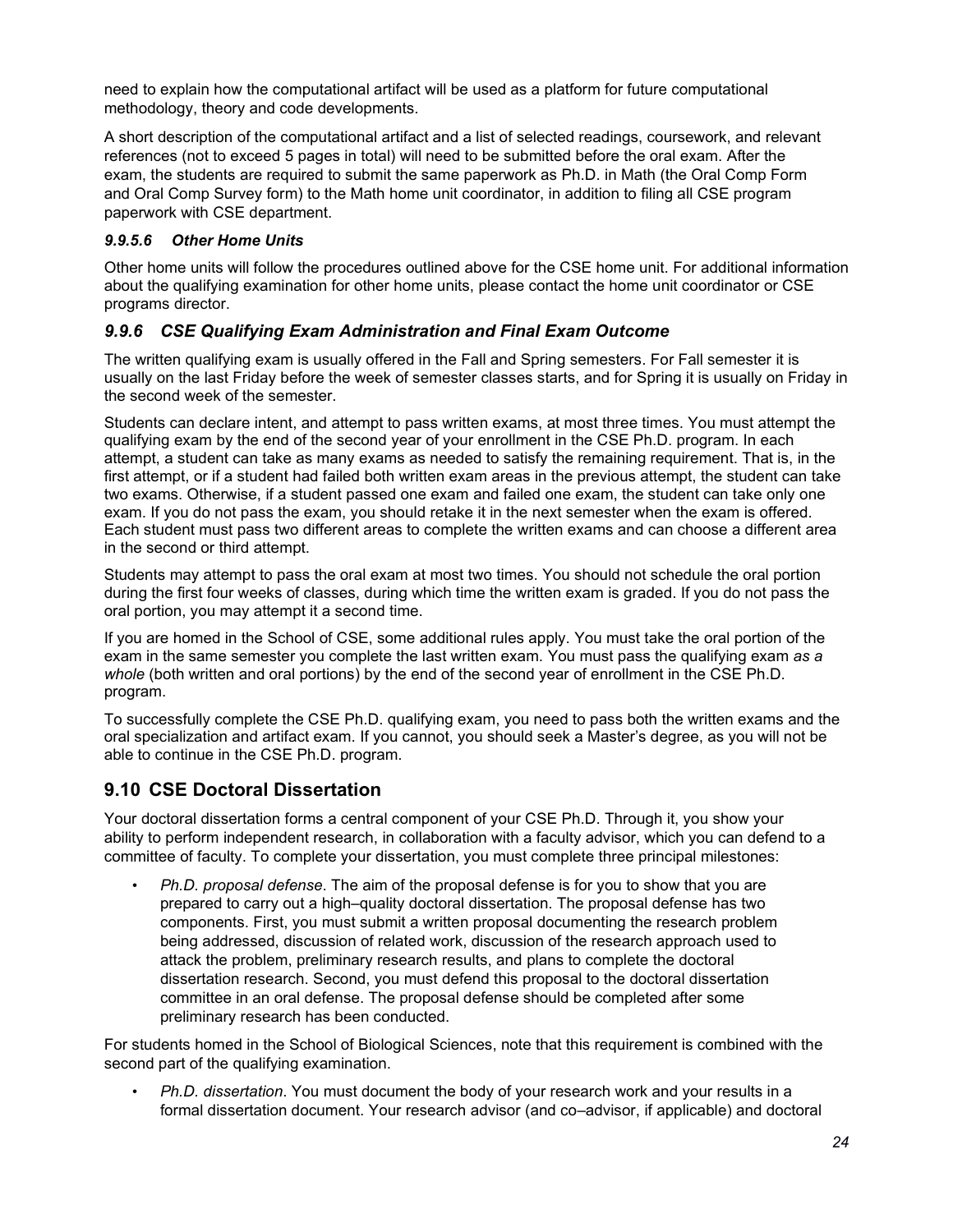dissertation committee must approve the final document. For campus guidelines on formatting, filing, and other logistics of your dissertation, please see [http://www.gradadmiss.gatech.edu/theses-dissertations.](http://www.gradadmiss.gatech.edu/theses-dissertations)

• *Ph. D. dissertation defense*. You must present an oral defense of the body of work included in the doctoral dissertation to the doctoral dissertation committee.

#### **9.11 Applying to Ph.D. Candidacy**

After you successfully present your research proposal (i.e., pass your Ph.D. proposal defense), you must petition for admission to Ph.D. candidacy by submitting the Georgia Tech Request for Admission to Ph.D. Candidacy form. To qualify for Ph.D. Candidacy, you must complete all coursework requirements, achieve a satisfactory scholastic record (3.3 GPA), pass the CSE Qualifying Examination, and submit an approved program of study and an approved thesis committee member form to the CSE programs advisor.

#### **9.12 Doctoral Dissertation Committee**

The doctoral dissertation committee includes at least five individuals and must include a balance of faculty spanning multiple disciplines. Typically, you would satisfy this latter requirement by having at least two members of the committee with an appointment in the College of Computing and at least two with an appointment in the College of Engineering or the College of Science. Your main Ph.D. advisor should be a member of your home unit and also a member of the CSE programs faculty. At least one of the five committee members must be a member of the faculty of another academic unit at Georgia Tech.

If you declared the Coulter Department of Biomedical Engineering, School of Chemistry and Biochemistry, Woodruff School of Mechanical Engineering, School of Physics, School of Materials Science and Engineering, or School of Electrical and Computer Engineering as your home unit, at least three of the five Ph.D. dissertation committee members must be CSE Program faculty or faculty members from the home unit.

#### **9.13 Obtaining a CSE Master's Degree while Pursuing a Ph.D. Degree**

You have the option of obtaining a CSE Master's degree along the way to your Ph.D. once you have fulfilled the CSE M.S. requirements. You simply need to complete the CHANGE OF MAJOR/LEVEL FOR GRADUATE STUDENTS form located at

<http://www.registrar.gatech.edu/docs/pdf/Grad-Major-Level-Form.pdf>

and submit it to the CSE programs advisor, who will check that you may be awarded the CSE M.S.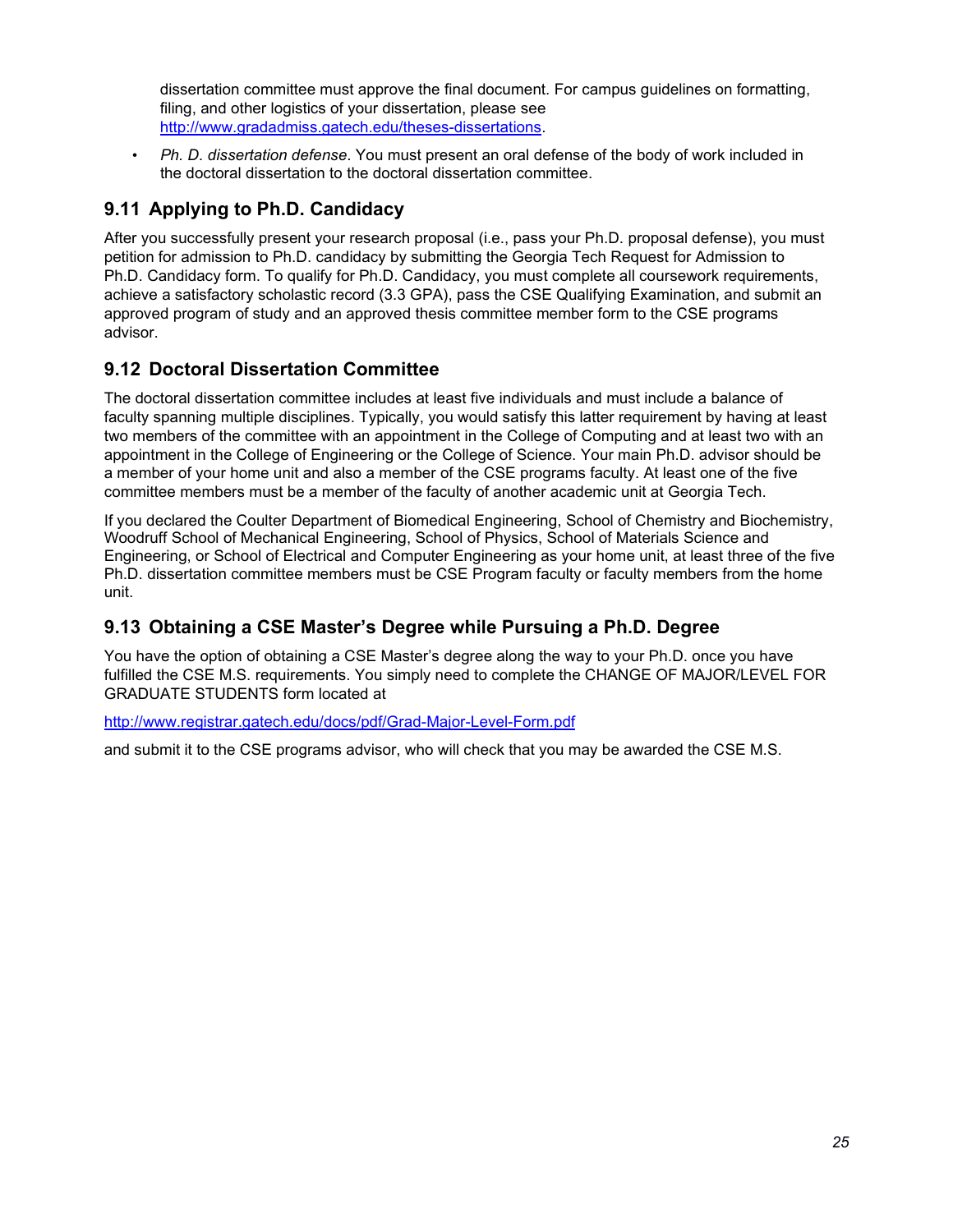## 10 **SAMPLE COMPUTATION SPECIALIZATION COURSES**

The following is a list of sample computational specialization courses. The courses are primarily grouped based on the five CSE core areas. (Courses marked with a '+' after the course number are the CSE core courses.) Courses marked '\*' are offered through the distance learning program at the time of this writing.

Numerical Computing and Geometric Computing

- CSE/MATH 6643\*+ Numerical Linear Algebra
- CSE/MATH 6644\* Iterative Methods for Systems of Equations
- MATH 6640\* Introduction to Numerical Methods for Partial Differential Equations
- MATH 6641 Advanced Numerical Methods for Partial Differential Equations
- MATH 6645 Numerical Approximation Theory
- MATH 6646 Numerical Methods for Ordinary Differential Equations
- MATH 6647\* Numerical Methods for Dynamical Systems
- ISYE 6669\* Deterministic Optimization
- ISYE 6679\* Computational Methods
- CEE 6507 Nonlinear Finite Element Analysis
- ME 6104\* Computer Aided Design
- ME 6758\* Numerical Methods in ME
- ME/MSE/PTFE 6795 Mathematical, Statistical, and Computational Techniques in Materials Science
- ME 6124 Finite–Element Method: Theory and Practice
- CEE 6507 Nonlinear Finite Element Analysis
- CS 6764 Geometric Modeling
- PHYS 6260 Computational Physics

Computational Data Analysis and Visualization Modeling and Simulation

- CSE/ISyE 6740\*+ Computational Data Analysis
- CSE 6240 Web Search and Text Mining
- CSE 6241 Pattern Matching
- CS 6480 Computer Visualization Techniques
- CS 6485 Visualization Methods for Science and Engineering
- ISYE 6402\* Time Series Analysis
- ISYE 6404 Nonparametric Data Analysis
- ISYE 6414\* Statistical Modeling and Regression Analysis
- ISYE 6416 Computational Statistics
- ISYE 6783\* Financial Data Analysis
- ISYE 7406 Data Mining and Statistical Learning

#### Modeling and Simulation

- CSE 6730\*+ Modeling and Simulation: Fundamentals and Implementation
- CSE/INTA 6742 Modeling, Simulation, and Military Gaming
- CSE/CS 6236 Parallel and Distributed Simulation
- ISYE 6644\* Simulation
- ISYE 6650\* Probabilistic Models
- ISYE 6645 Monte Carlo Methods
- MATH 4255\* Monte Carlo Methods
- ISYE 7210 Real-Time Interactive Simulation
- ME 6105 Modeling and Simulation in Design
- AE/ISYE 6779 Dynamic System Simulation and Modeling
- INTA 6004 Modeling, Forecasting and Decision Making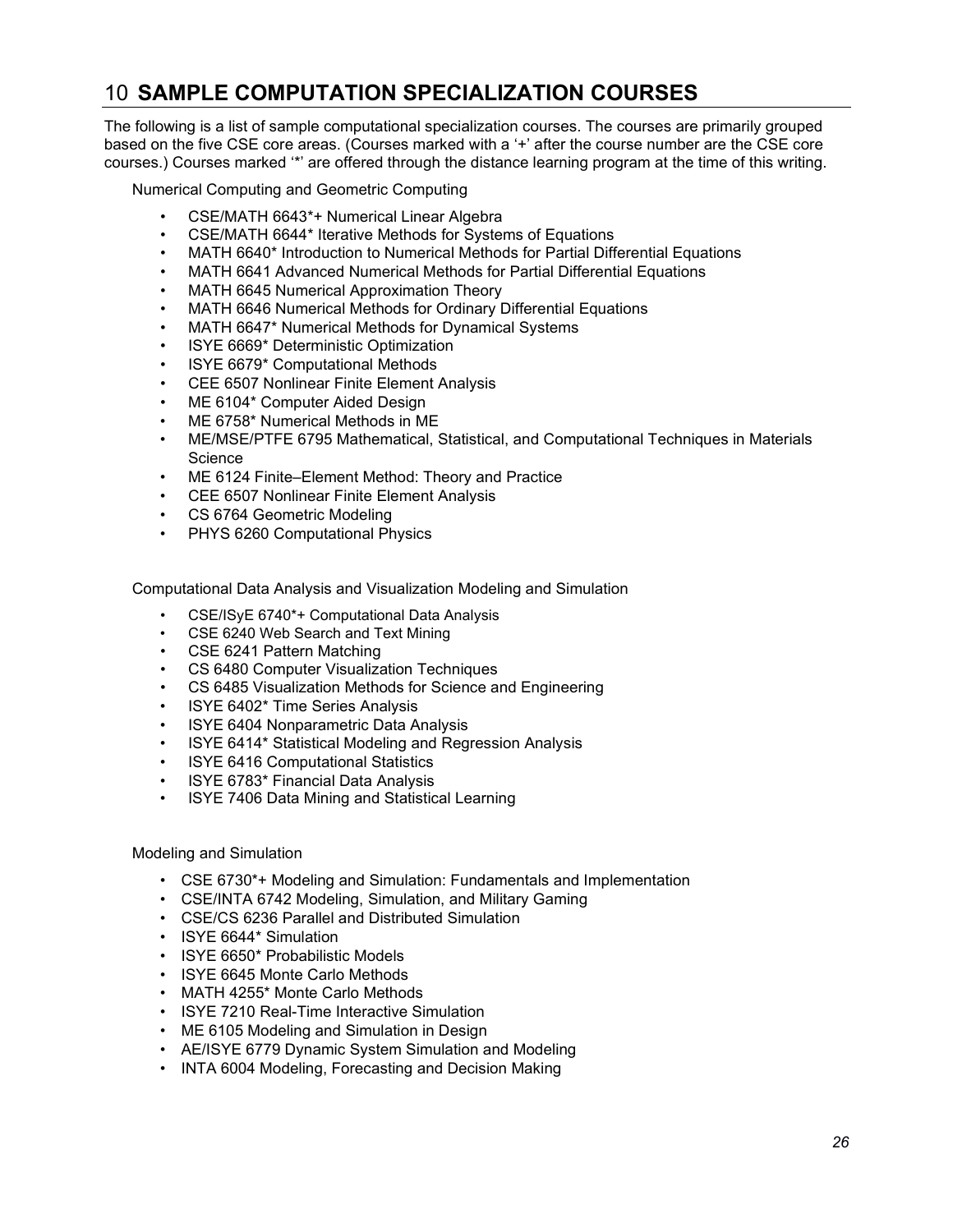CSE Algorithms

- CSE 6140\*+ CSE Algorithms
- CSE 6301\* Algorithms for Bioinformatics and Computational Biology
- CS 6505\* Computability, Algorithms, and Complexity
- CS 6550 Design and Analysis of Algorithms
- CS 7510 Graph Algorithms

High Performance Computing

- CSE 6220\*+ High Performance Computing
- CSE 6221\* Multicore Computing: Concurrency and Parallelism on the Desktop
- CSE/CS 6230\* High Performance Parallel Computing: Tools and Applications
- CSE/CS 6236\* Parallel and Distributed Simulation
- CS 6290 High Performance Computer Architecture
- CS 7110 Parallel Computer Architecture
- CS 7210 Distributed Computing
- ECE 6101 Parallel and Distributed Computer Architecture

#### **Optimization**

- ISYE 6644\* Simulation
- ISYE 6661 Linear Optimization
- ISYE 6662 Discrete Optimization
- ISYE 6663 Nonlinear Optimization
- ISYE 6669\* Deterministic Optimization
- ISYE 6679\* Computational Methods in Operations Research
- MATH 4580\* Linear Programming
- CSE/MATH 6643\*+ Numerical Linear Algebra
- CSE/MATH 6644\* Iterative Methods for Systems of Equations
- MATH 6640\* Introduction to Numerical Methods for Partial Differential Equations
- MATH 6641 Advanced Numerical Methods for Partial Differential Equations
- MATH 6645 Numerical Approximation Theory
- MATH 6646 Numerical Methods for Ordinary Differential Equations
- MATH 6647\* Numerical Methods for Dynamical Systems
- ISYE 6669\* Deterministic Optimization
- ISYE 6679\* Computational Methods
- CEE 6507 Nonlinear Finite Element Analysis
- ME/MSE/PTFE 6795 Mathematical, Statistical, and Computational Techniques in Material Sci.
- ME 6124 Finite–Element Method: Theory and Practice
- CEE 6507 Nonlinear Finite Element Analysis
- CS 6764 Geometric Modeling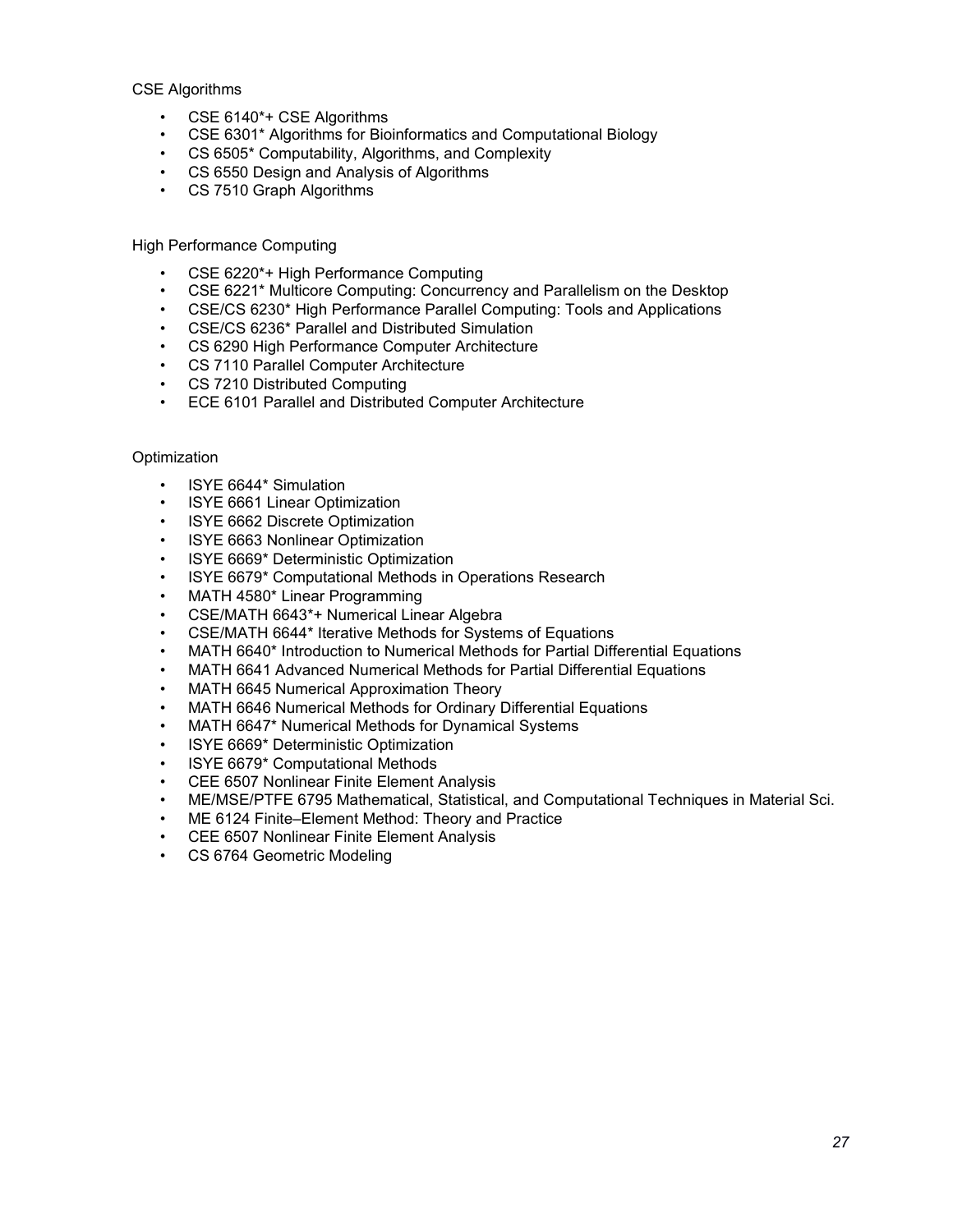## 11 **SAMPLE APPLICATION SPECIALIZATION COURSES**

The number and type of CSE-related courses in application areas at Georgia Tech is large and varied. You should work with your advisor(s) to formulate sequences of coherent application specialization elective courses that best meet your research topics, objectives, and other goals. The following is a sample list of application specialization courses. The list is by no means exhaustive but is provided to give you some guidance. Courses marked '\*' are offered through the distance learning program at the time of this writing.

Fluid Dynamics and Turbulence

- AE 6009 Viscous Fluid Flow
- AE 6012\* Turbulent Flows
- AE 6042\* Computational Fluid Dynamics
- AE 6412\* Turbulent Combustion

Structural Analysis

• CEE 6551 Advanced Strength of Materials

#### Computational Chemistry

- CHEM 6472 Quantum Chemistry and Molecular Spectroscopy
- CHEM 6491 Quantum Mechanics
- CHEM 6485 Computational Chemistry
- CHBE/CHEM/MSE/PTFE 6751 Physical Chemistry of Polymer Solutions
- CHBE/CHEM/MSE/PTFE 6755 Theoretical Chemistry of Polymers
- CHEM 6481 Statistical Mechanics

Theoretical Ecology and Evolutionary Modeling

- MATH 4755 Mathematical Biology
- BIOL 6422 Theoretical Ecology
- BIOL 6600 Evolution
- BIOL 7101 Advanced Sensory Ecology

#### **Bioinformatics**

- BIOL 6150 Genomics and Applied Bioinformatics
- BIOL 7023 Bioinformatics
- BIOL 7111 Molecular Evolution
- BIOL 7110 Macromolecular Modeling
- CSE 6301 Algorithms for Bioinformatics and Computational Biology

#### Transportation Systems

- CEE 6601 Linear Statistical Models in Transportation
- CEE 6602 Urban Transportation Planning
- CEE 6603 Traffic Engineering

Gaming and Defense Modeling and Simulation

- CS 7497 Virtual Environments
- INTA 6004 Modeling, Forecasting and Decision Making
- AE/ISYE 6779 Dynamic System Simulation and Modeling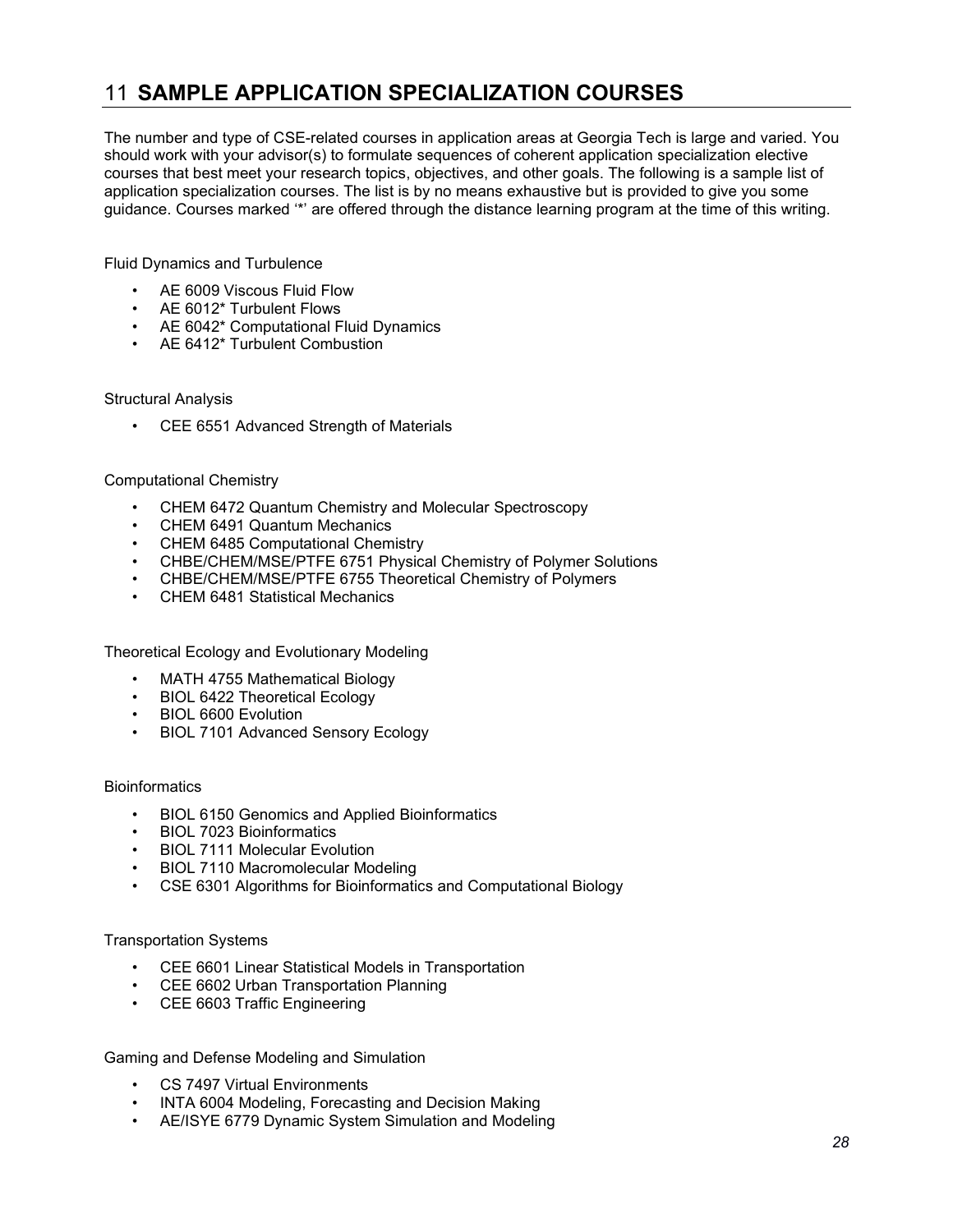Computational Electromagnetics

- ECE 6350 Applied Electromagnetics
- ECE 6380\* Introduction to Computational Electromagnetics
- ECE 7380 Topics in Computational Electromagnetics

Manufacturing and Logistics

- ISYE 6201\* Manufacturing Systems
- ISYE 6202\* Warehousing Systems
- ISYE 6203\* Transportation and Supply Chain Systems

Environmental Engineering

- CEE 6310 Physical Principles in Environmental Engineering
- CEE 6311 Biological Principles in Environmental Engineering
- CEE 6312 Chemical Principles in Environmental Engineering

Materials Science and Engineering

- MSE6140 Computational Materials Science
- MSE 8803M Atomistic-Molecular Dynamics Simulation for MSE
- MSE8803D Density Functional Theory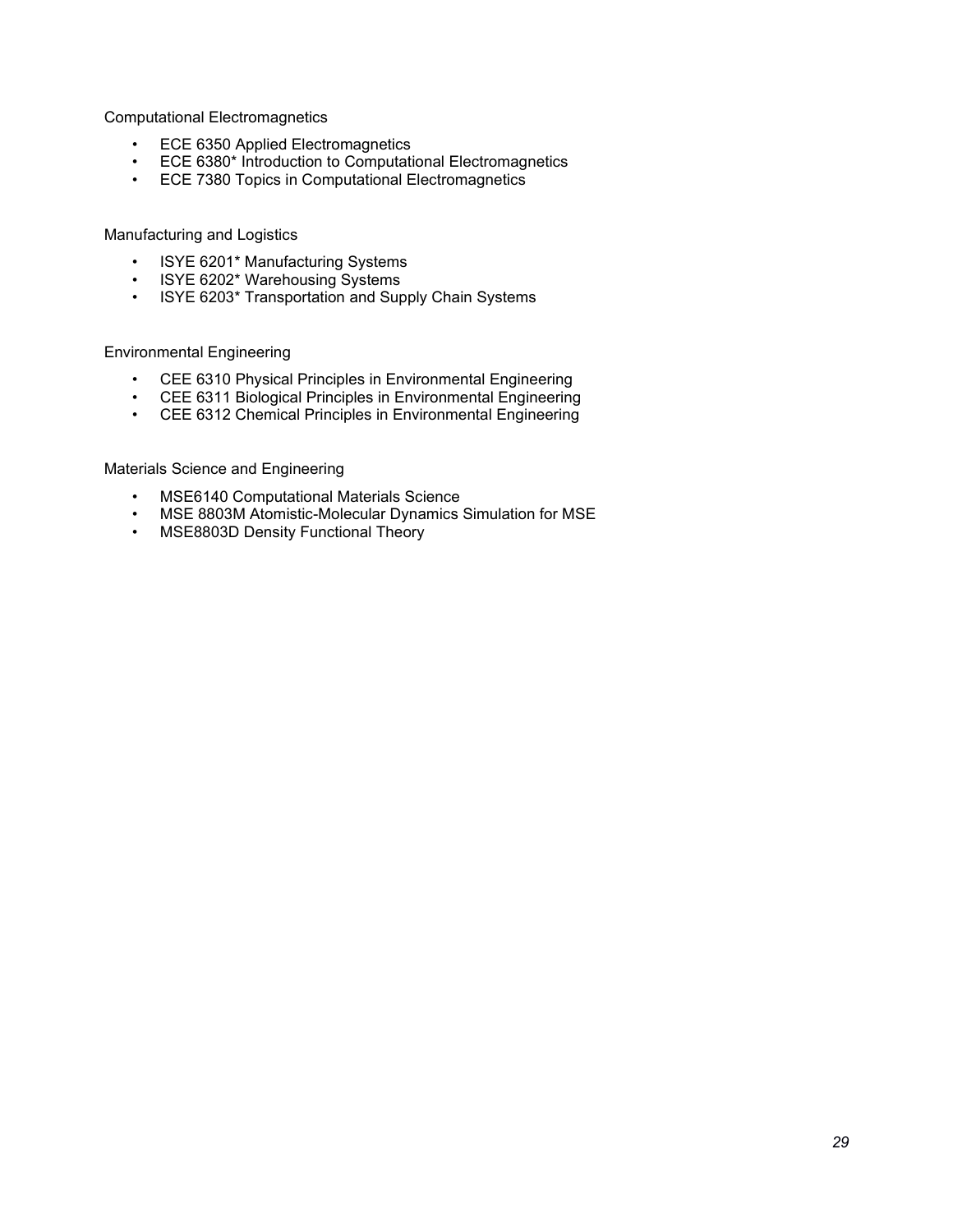#### **12.1 NUMERICAL METHODS**

#### **Faculty**

- **Edmond Chow, Lead**
- Elizabeth Cherry Felix Herrmann Tobin Isaac Sung Ha Kang Haesun Park Florian Schaefer Rich Vuduc Haomin Zhou

The Numerical Methods exam is a closed-book exam and will focus on numerical linear algebra.

Suggested readings

- Matrix Computations by Golub and van Loan
- Numerical Linear Algebra by Trefethen and Bau

Other references

- Scientific Computing: An Introductory Survey by Michael T. Heath
- Applied Numerical Linear Algebra by J. W. Demmel

#### **Required Core Course**

• CSE/MATH 6643 Numerical Linear Algebra

#### **Additional Suggested Background Courses**

- CX/MATH 4640 Undergrad Numerical Analysis
- CSE/MATH 6644 Iterative Methods for Systems of Equations

#### **Main Topics**

- Problem conditioning, perturbation theory
- Stability, error analysis
- Floating point computation, parallel computation
- Computational complexity of algorithms
- SVD, QR, and other orthogonal factorizations
- Solving linear least squares problems, including rank deficient problems
- Gaussian elimination
- Iterative methods and their convergence for solving linear systems (Jacobi, Gauss-Seidel, etc.)
- Eigenvalue problems and their solution (symmetric and nonsymmetric)
- Krylov subspace methods for eigenvalues and linear systems (Lanczos, Arnoldi, CG, GMRES)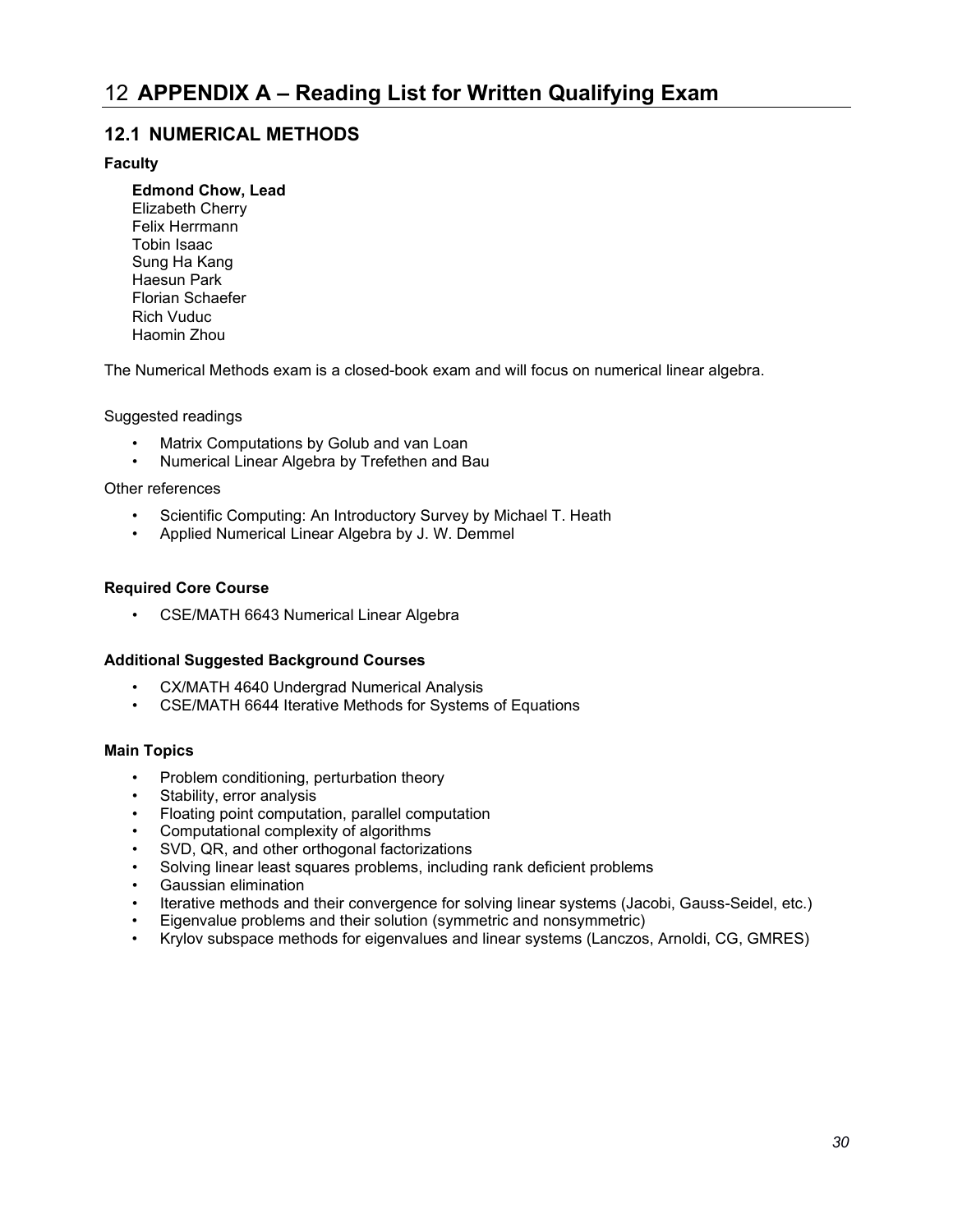#### **12.2 DISCRETE ALGORITHMS**

#### **Faculty**

Srinivas Aluru Ümit Çatalyürek **Xiuwei Zhang, Lead**

#### Scope

algorithm design (divide and conquer, dynamic programming, greedy, network flows), complexity analysis (running time, space requirements, NP-completeness), experimentation, and optimization (branch and bound, local search, approximation algorithms)

#### Suggested readings

- (KT) J. Kleinberg and E. Tardos, Algorithm Design, Addison Wesley, 1st ed., 2005 (main reference, key chapters 4,6,7,8,11)
- (CLRS) T. Cormen, C. Leiserson, R. Rivest, and C. Stein. [Introduction to](http://mitpress.mit.edu/algorithms/) Algorithms, MIT Press, 2010.
- (DPV) S. Dasgupta, C. Papadimitriou, and U. Vazirani, Algorithms, McGraw Hill, 2006

#### Other relevant material:

- Guy Blelloch, Algorithms in the Real World, Lecture Notes
- D.S. Johnson, A Theoretician's Guide to the Experimental Analysis of Algorithms, in Proceedings of the 5th and 6th DIMACS Implementation Challenges, M. Goldwasser, D. S. Johnson, and C. C. McGeoch, Editors, American Mathematical Society, Providence, 2002.
- Hoos, Holger H., and Thomas Stützle. *Stochastic local search: Foundations and applications*. Elsevier, 2004. (local search, and experimentation)

#### **Required Core Course**

• CSE 6140 Computational Science and Engineering Algorithms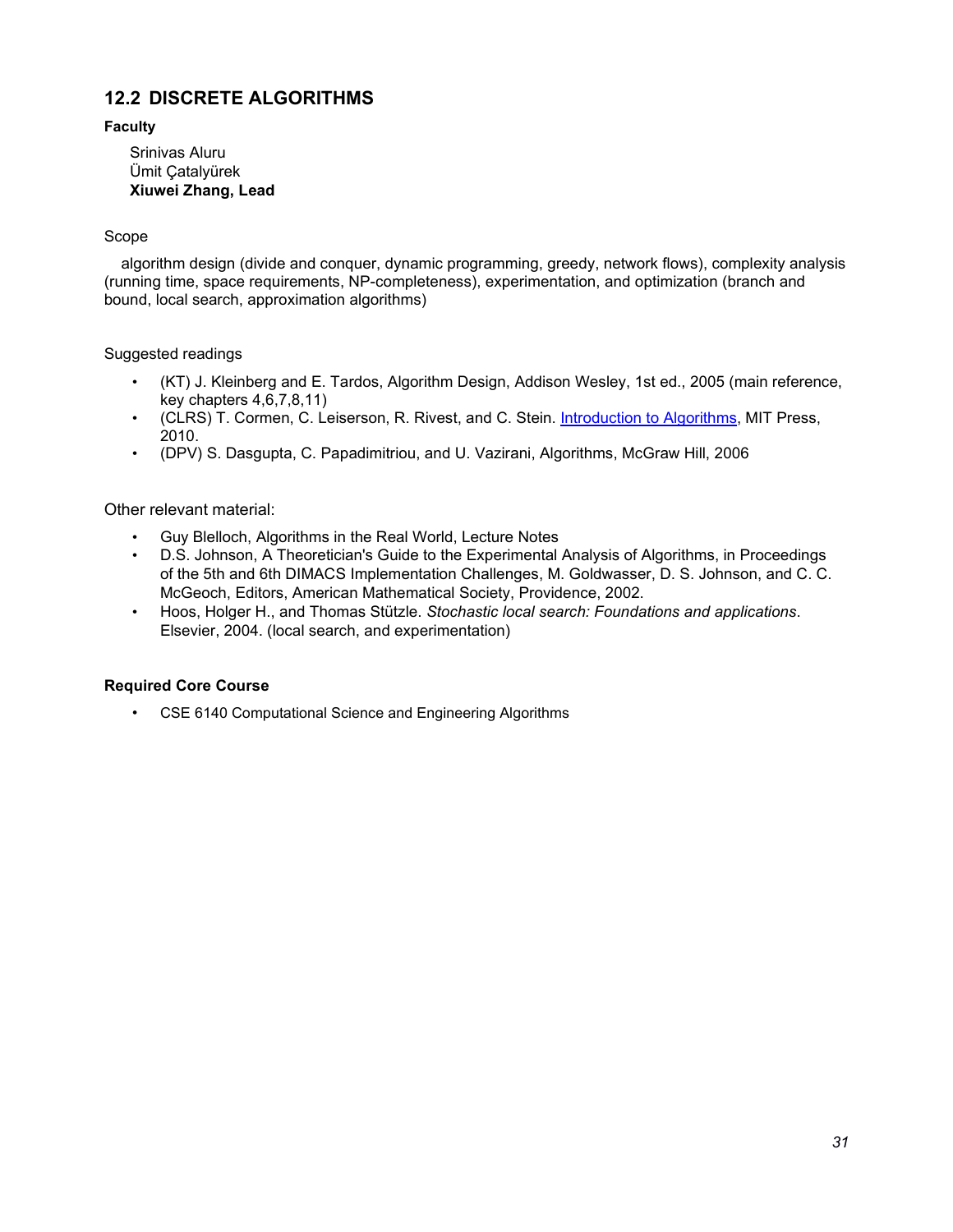#### **12.3 MODELING AND SIMULATION**

#### **Faculty**

Spencer Bryngelson Elizabeth Cherry Nabil Imam **Richard Vuduc, Lead**

#### Scope

- Discrete event simulation methodology
	- $\circ$  Conceptual models (e.g., queueing networks, petri nets, cellular automata), formalisms
	- o DES world views and paradigms (e.g., event-oriented, process-oriented, agent-based simulation)
	- $\circ$  Implementation issues (e.g., event list data structures, threads)
	- o Random number and random variate generation
	- o Input and output analysis
	- o Verification and validation
	- Parallel discrete event simulation
		- $\circ$  conservative synchronization: Chandy/Misra/Bryant, deadlock detection and recovery, synchronous execution, lookahead
		- $\circ$  optimistic synchronization: Time Warp, GVT algorithms, memory management, limiting optimism
		- o hybrid approaches
		- o Time parallel simulation
		- o Simulation interoperability, High Level Architecture
- Complex systems
	- o cellular automata
	- o emergence
	- o linear analysis
	- o bifurcations and chaos
	- o power laws, scaling
- Continuous simulation
	- o Boundary value problems for ODEs
	- o Elliptic and parabolic PDEs
	- o Finite difference methods
	- o Finite element methods
	- o Consistency, convergence, stability

#### Suggested readings

Books

- L. G. Birta and G. Arbez, Modeling and Simulation: Exploring Dynamic System Behavior, Springer, 2007
- R. M. Fujimoto, Parallel and Distributed Simulation Systems, Wiley, 2000.
- H. Sayama, Introduction to the Modeling and Analysis of Complex Systems, Open SUNY Textbooks, 2015 [\(http://bingweb.binghamton.edu/~sayama/textbook/\)](http://bingweb.binghamton.edu/%7Esayama/textbook/).

#### Articles

- S. Robinson, "Conceptual Modeling for Simulation," *Winter Simulation Conference,* December 2013.
- P. L'Ecuyer, "Random Number Generation with Multiple Streams for Sequential and Parallel Computing,"*Winter Simulation Conference*, December 2015.
- R. Sargent, "Verifying and Validating Simulation Models," *Winter Simulation Conference*, December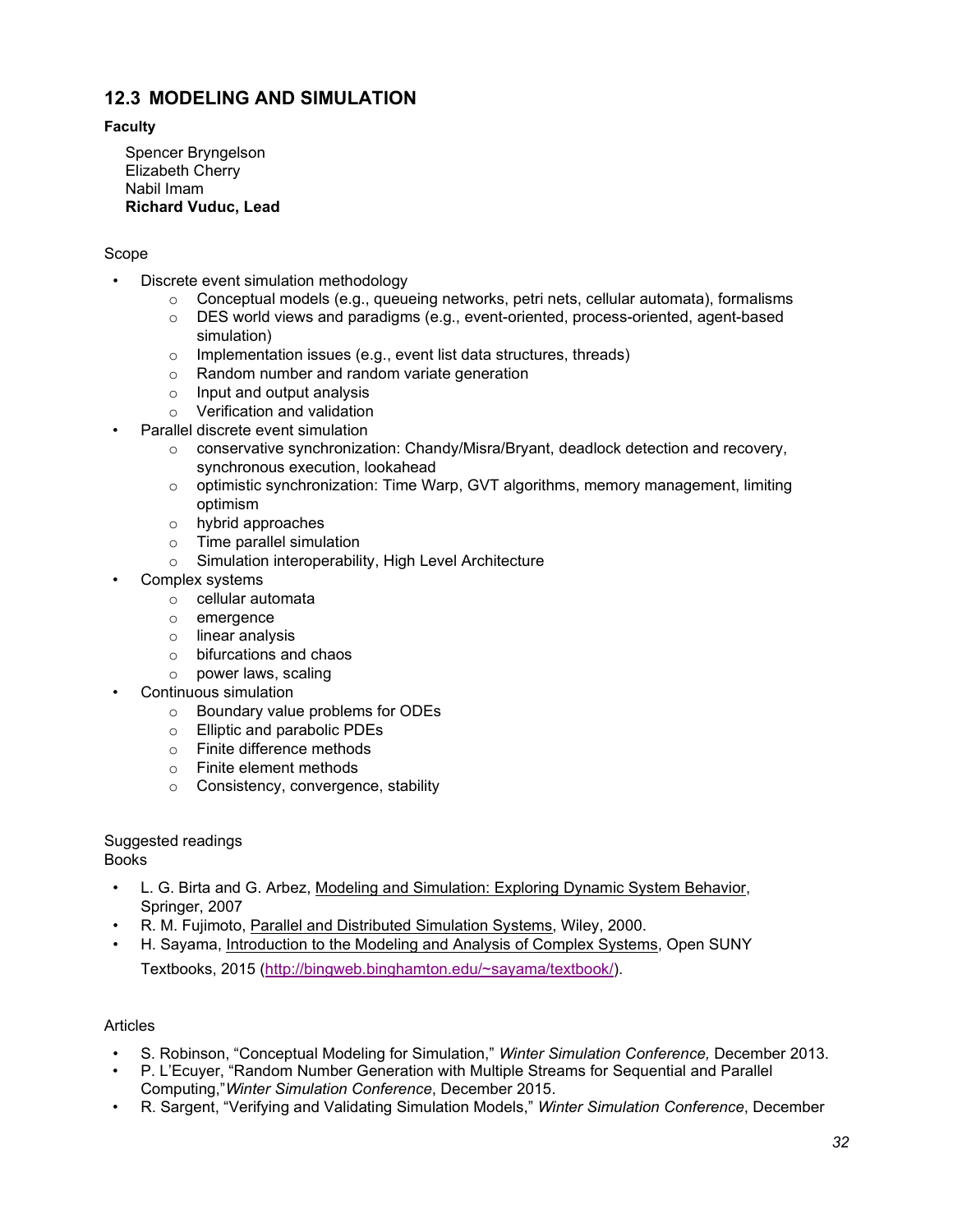2014.

- D. Jones, "An Empirical Comparison of Priority-Queue and Event Set Implementations", *Communications of the ACM*, 29, 4 (April 1986), 300-311.
- W. T. Tang, R.S.M. Goh, L-J. Thng, "Ladder Queue: An O(1) Priority Queue Structure for Large-Scale Discrete Event Simulation," *ACM Transactions on Modeling and Computer Simulation*, 15, 3 (July 2005), 175-204.
- R. M. Fujimoto, "Research Challenges in Parallel and Distributed Simulation," *ACM Transactions on Modeling and Computer Simulation*, Vol. 24, No. 4, March 2016.
- R. M. Fujimoto, "Time Management in the High Level Architecture," *Simulation*, Vol. 71, No. 6, pp. 388- 400, December 1998.

Book chapters on continuous simulations

- Chapters 1, 2, 5, 6, *An Introduction to Computer Simulation*, by M. M. Woolfson and G. J. Pert, Oxford, 1999.
- Chapters 1-3,5 *Numerical Solution of Partial Differential Equations*, by K. W. Morton and F. Mayers, Second edition, Cambridge, 2005.

#### **Required Core Course**

• CSE 6730 Modeling and Simulation: Fundamentals and Implementation

Other related courses include:

- CSE 6236/CS4230 Parallel & Distributed Simulation Systems
- AE/CS/ISYE 6778 Simulation Systems: Product and Process Life Cycles
- AE/ISYE 6779 Dynamic System Simulation and Modeling
- MATH 6640 Introduction to Numerical Methods for Partial Differential Equations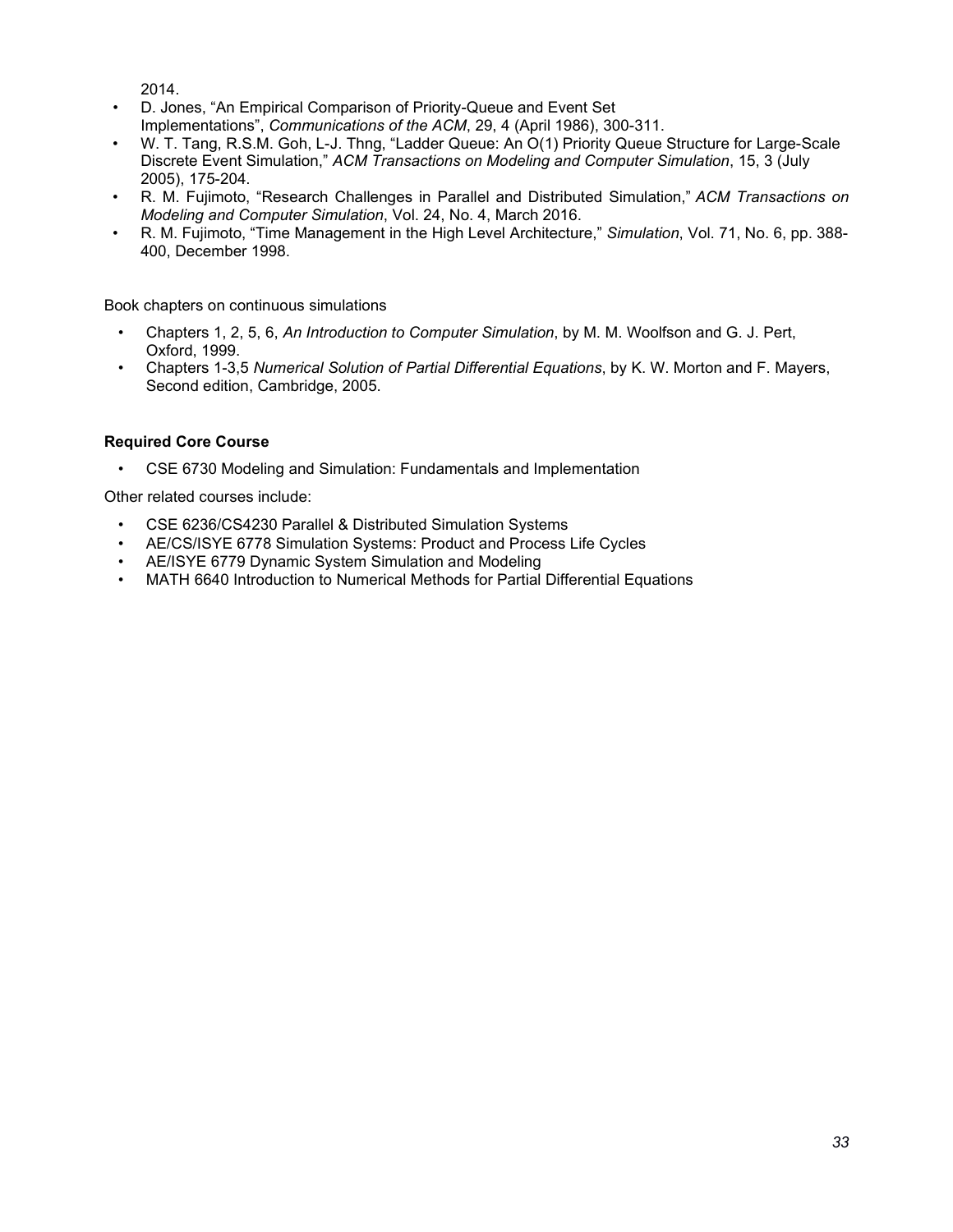#### **12.4 HIGH PERFORMANCE COMPUTING**

#### **Faculty**

**Srinivas Aluru, Lead** Ümit Çatalyürek Edmond Chow Tobin Isaac Richard Vuduc

#### Scope

- Parallel algorithms: including prefix sums, sorting, matrix algorithms, FFT, embeddings.
- Parallel architectures and interconnection networks
- Programming models and communication primitives
- Performance metrics and bounds
- Load balancing and scheduling

Suggested readings Books

> Introduction to Parallel Computing, by Ananth Grama, Anshul Gupta, George Karypis, and Vipin Kumar, Addison Weslesy, 2003.

#### Articles

Gustafson, "Reevaluating Amdahl's Law," Communications of the ACM, May 1988

Twelve Ways to Fool the Masses When Giving Performance Results on Parallel Computers; by David H. Bailey; *Supercomputing Review*, Aug. 1991, pg. 54–55.

#### **Required Core Course:**

• CSE 6220 High–Performance Computing

Other related courses include:

- CSE 6230 / CS 6230 High–Performance Computing: Tools and Applications
- CS 6290 High–Performance Computer Architecture